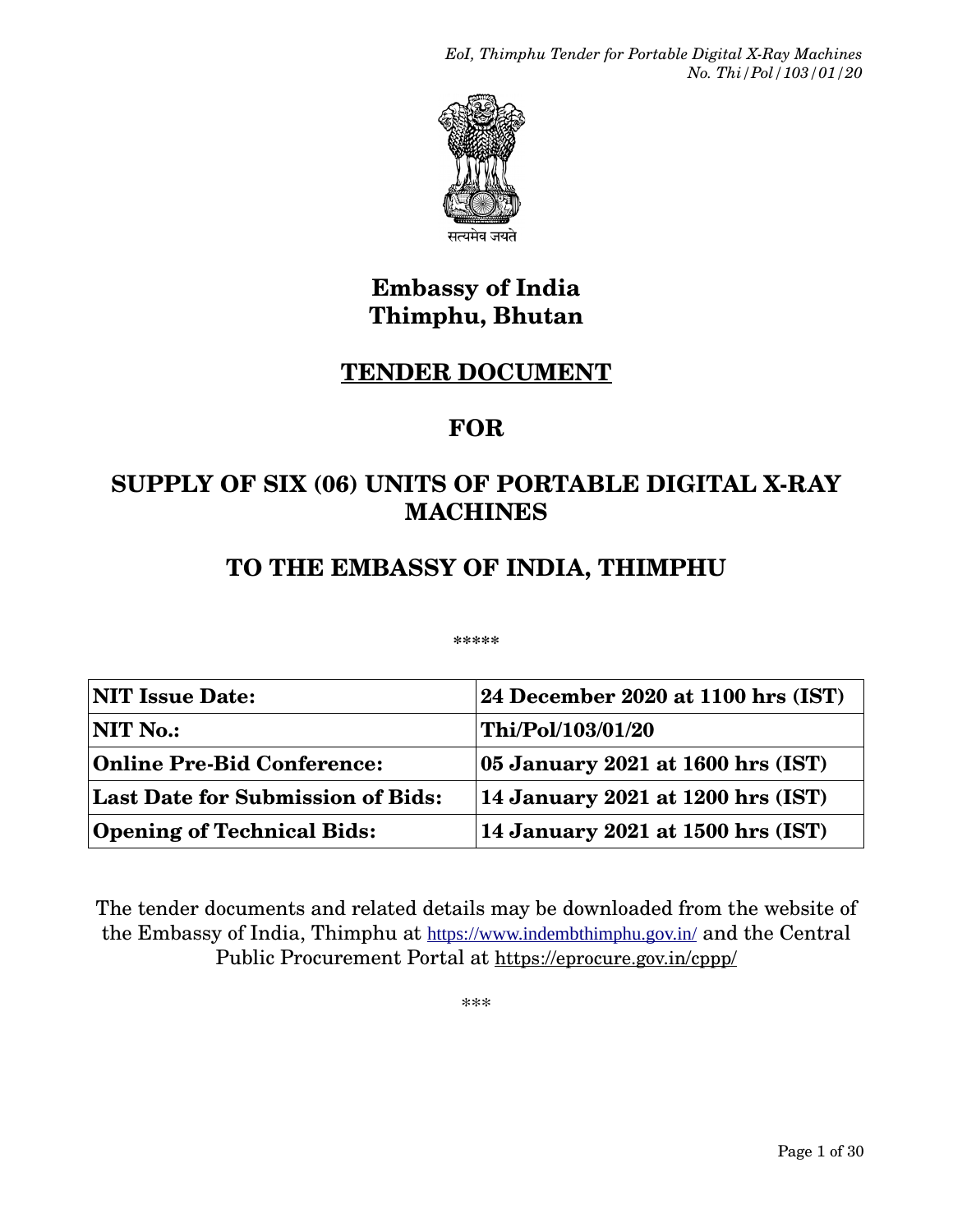### Embassy of India Thimphu (Administration Wing)

24 December 2020

### **NOTICE INVITING TENDER**

1. The Embassy of India, Thimphu invites **online bids under two-bid system** (technical and financial bids) from registered and authorized firms/agencies for **supply of six (06) units of portable digital x-ray machines to the Embassy of India**, as per the following details:

- Category of Work = Supply of Portable Digital X-Ray Machines
- Quantity  $= Six(06)$  nos.
- Date for collection / download of tenders  $= 24$  December 2020 at 1100 hrs (IST)
- Online pre-bid conference to clarify doubts  $= 05$  January 2021 at 1600 hrs (IST)
- Last date and time of submission of tenders = 14 January 2021 at 1200 hrs (IST)
- Date and time of opening of technical bids  $= 14$  January 2021 at 1500 hrs (IST)

2. The tender document and related details can be downloaded from the website of the Embassy of India, Thimphu at https://www.indembthimphu.gov.in/ and the Central Public Procurement Portal (CPPP) at <https://eprocure.gov.in/cppp/>from 24 December 2020 at 1100 hrs (IST) onwards. Any corrigenda/addenda to the above tender document, if any, will be uploaded on the Embassy's website and CPPP website, as given above.

3. The technical bids will be opened on 14 January 2021 at 1500 hrs (IST) by a Tender Evaluation Committee authorized by the Competent Authority. The financial bids of only those bidders, whose Technical Bids are found responsive, shall be opened by the Tender Evaluation Committee. If there are any queries regarding the tender, please send an e-mail message to adm.thimphu@mea.gov.in / fspol.thimphu@mea.gov.in.

4. The Embassy of India, Thimphu reserves the right to reject any or all bids, or cancel the tender, without assigning any reason, and the decision of the Competent Authority of the Embassy shall be final and binding.

> **Head of Chancery Embassy of India, Thimphu Tel: +975-02-322291 Email: adm.thimphu@mea.gov.in**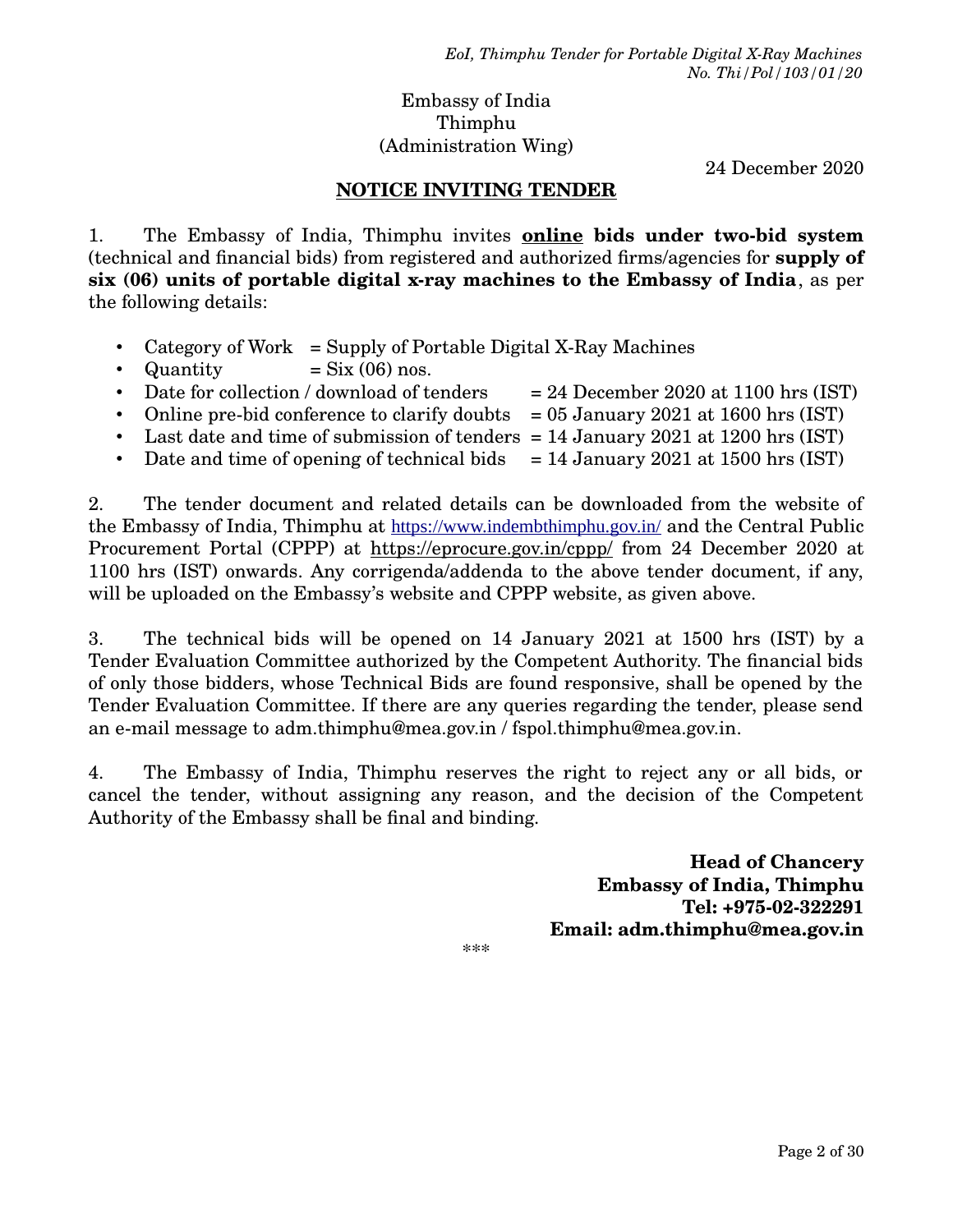## **Chapter 1: INSTRUCTIONS TO BIDDERS**

1. **Submission of Tender**: Bids shall be submitted **only online** at the Central Public Procurement Portal (CPPP) website: <https://eprocure.gov.in/cppp/> in two parts, viz. technical bid and financial bid. All the pages of the bid being submitted must be signed and sequentially numbered by the bidder irrespective of the nature of content of the documents, before uploading. Any cutting shall also be attested by the bidder. **The offers submitted by fax/email will not be considered. No correspondence will be entertained in this matter.**

2. **Last date for submission of Tender:** The deadline for submission of tenders is **14 January 2021 at 1200 hrs (IST) on the online CPPP website**. Bids received after the stipulated time shall **not** be entertained.

3. The complete bidding process is **online**. Bidders should be in possession of a valid registered Digital Signature Certificate (DSC) of Class III for online submission of bids.

4. Bidders are advised to follow the instructions provided in the 'Instructions to the Contractors/Tenderers/Bidders for the e-submission of the bids online' through the Central Public Procurement Portal for e-procurement at <https://eprocure.gov.in/cppp/>.

5. Bid documents may be scanned in 100 dpi with black and white option which helps in reducing size of the scanned document.

6. **Scope of the bid**: **Supply and delivery of six (06) units of portable digital xray machines** to the Embassy of India, Thimphu shall be made **sixty (60) days** from date of award of work, and delivered to **Consul General of India (CGI Phuentsholing), Bhutan Gate No. 1, Next to SSB Outpost, NS Road, Jaigaon, Alipurduar District, West Bengal - 736182**.

7. The Supplier/s must adhere to the above timelines. The penalty of 0.1% of the contract amount per day would be levied in case of delay, including annulling of the contract, subject to a maximum of 10% of tender cost.

8. **Tender Document**: The tender documents and related details may be downloaded from the website of the Embassy of India, Thimphu at [https://](https://eprocure.gov.in/cppp/)www.indembthimphu.gov.in/ and the Central Public Procurement Portal at https:// [eprocure.gov.in/cppp/.](https://eprocure.gov.in/cppp/)

9. **Minimum Eligibility Criteria**: The following shall be the minimum eligibility criteria for selection of bidders at the technical bid stage of the bidding process:

i. **Experience**: Only original manufacturers/authorised dealers of Indian manufactured goods with three similar completed delivery of items under consideration costing not less than the amount equal to INR 61.2 lakh **or** two similar completed delivery of items under consideration costing not less than the amount equal to INR 76.5 lakh **or** one similar completed delivery of items under Page 3 of 30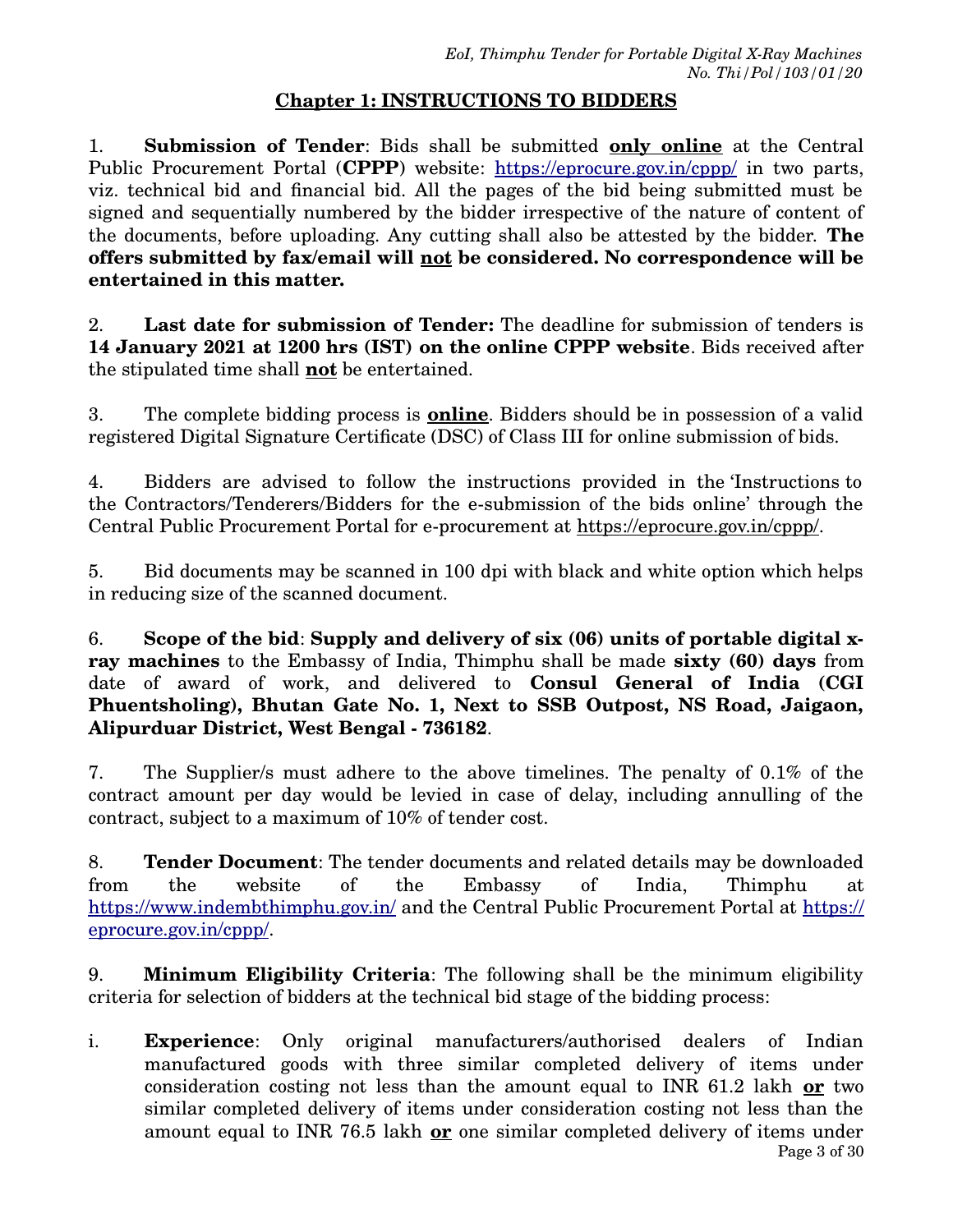consideration costing not less than the amount equal to INR 122.4 lakh during the last 07 (seven) years ending 31 December 2020 are invited are eligible to participate in the tender process. The **proof in support of the same** shall be attached with the bid documents.

- ii. **Legally Valid Entity**: The Bidder/Bidding Firm shall necessarily be a legally valid entity either in the form of Limited Company registered under the relevant Act or a firm having trade license granted by the City Corporation / State Government / Government of India / Royal Government of Bhutan to do business in Bhutan and/or India. The **proof for supporting the legal validity** of the Bidder/ Bidding Firm shall be attached with the bid.
- iii. **Registration**: The Bidder/Bidding Firm must have the Tax/VAT registration with the concerned authorities of Bhutan and/or India as the case may be. The **proof in support of the same** shall be attached with the bid documents.

# 10. **Documents supporting the Minimum Eligibility Criteria**:

- i. As proof of fully adhered to the minimum eligibility criteria at 9.i, attested copies of experience certificates for completed work/ongoing work shall be attached with the bid document.
- ii. As proof of having fully adhered to the minimum eligibility criteria at 9.ii, attested copies of certificates issued by the respective authority should be attached with the bid documents.
- iii. As proof of having fully adhered to the minimum eligibility criteria at 9.iii, attested copies of Tax/VAT registration certificate should be attached with the bidding document.

11. **Financial Statements**: **Annual financial statements** for the last three years, ending  $31<sup>st</sup>$  March of the previous financial year, duly certified / audited by a chartered accountant to be submitted with technical bid. Must have **average annual financial turnover of INR 45.9 Lakhs** during the last three financial years, ending 31<sup>st</sup> March of the previous financial year. Should not have incurred losses in more than two years during the immediate last five financial years and no loss in immediate previous financial year.

12. **Solvency**: Must have **solvency of at least INR 61.2 lakh**. **Solvency certificate** certified by bank should not be older than six months as on date of application.

13. **Single Stage Two-Bid System**: The bids are called in Single Stage with Two-Bid system: Part I - Technical bid and Part II - Financial Bid.

**(a) Part I - Technical Bid**: Technical Bid should be prepared as per the instructions given in the Tender Documents along with all the required information, documents in support of the minimum eligibility criteria and Bid Security Declaration (in the format of Page 4 of 30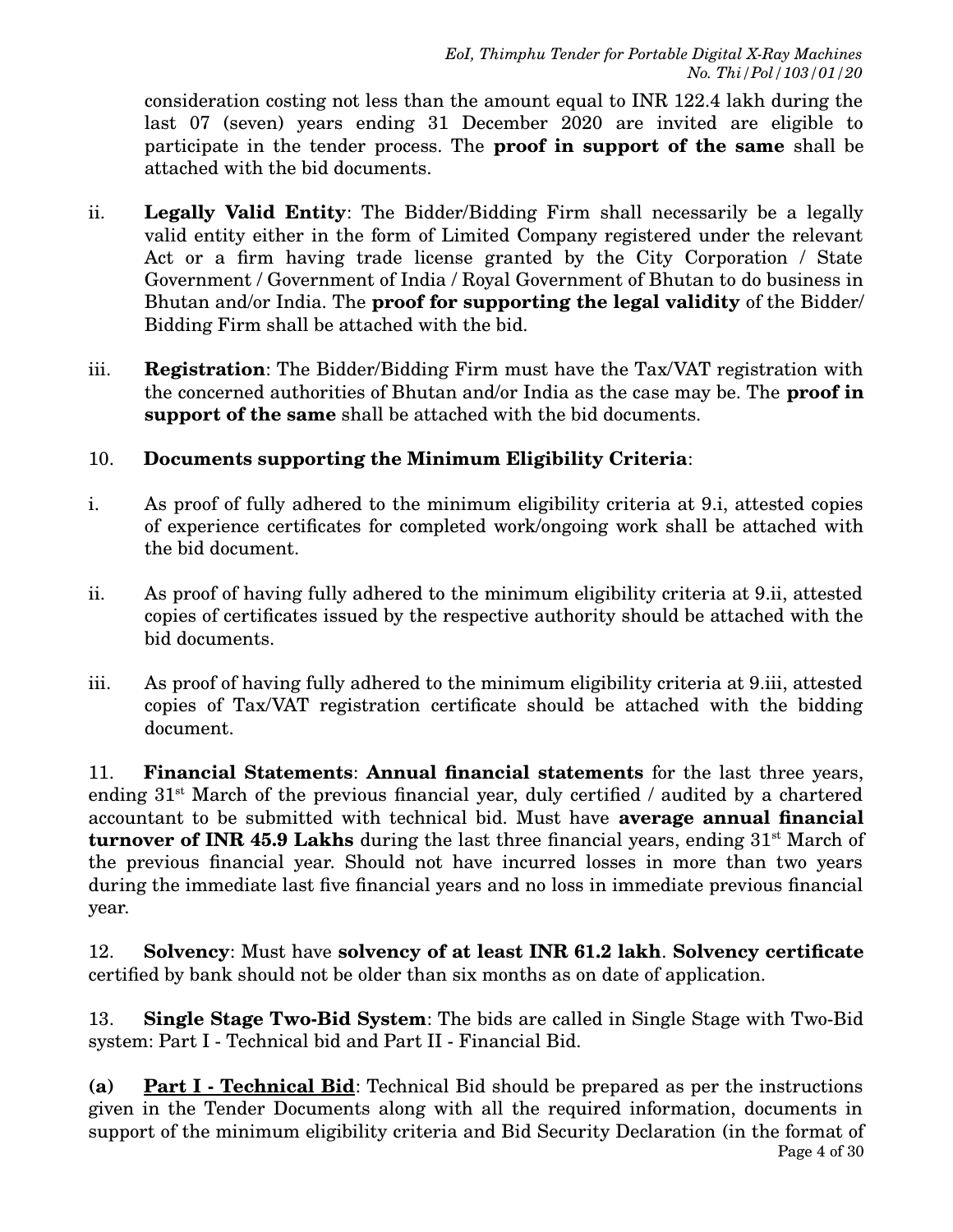**Annexure IV**). The following documents are to be furnished by the Contractor along with **Technical Bid** as per the tender document:

- i. **Letter of Bid** duly signed and printed on the Company's letterhead (**Annexure I**)
- ii. **Contact Details Form** duly filled, stamped and signed (**Annexure II**)
- iii. **Bid Security Declaration** duly filled, stamped and signed (**Annexure IV**)
- iv. **Annexure IX** duly filled **details of parameters**
- v. All attested supporting documents in proof of having fully adhered to the minimum eligibility criteria as referred to in para 9-10 above.
- vi. Signed and scanned copy of valid registration certificate (if any), experience certificate as per the tender notice, PAN, GST registration certificate and Tender Acceptance Letter.
- vii. Signed and scanned copy of make and model of all systems, sub-systems and additional items should be mentioned in the technical bid and complete technical details should be provided in the form of brochures and write-ups.

**(b) Part II - Financial Bid:** Bidder must submit financial bid in the format of the Price Schedule as provided at **Annexure III.**

# 14. **Bid Opening Procedure**:

- i. The Technical Bids shall be opened in the Embassy of India, Thimphu on **14 January 2021 at 1500 hrs (IST)** in the presence of a Tender Evaluation Committee constituted by the Competent Authority of the Embassy. After evaluation of the Technical Bids, a list of qualified bidders will be prepared by the Embassy. The Financial Bids will be opened at a subsequent date, which will be intimated to the shortlisted bidders by e-mail/telephone. If any of the bidders or their representatives fail to be present on the designated date for the opening of the bids, the bids will be opened *in absentia*.
- ii. The Financial Bids of only those bidders who qualify at the Technical Bid stage, shall be opened by the Committee authorized for the purpose. Those bidders who qualify in the technical bid stage, will be intimated by e-mail message/telephone regarding the date of opening of the Financial Bids.
- iii. If the date fixed for opening of bids is subsequently declared as a holiday by the Government, the revised date of schedule for the opening of the Financial Bids will be notified. However, in absence of such a notification, the bids will be opened on the next working day of the Embassy of India, the time remaining unchanged.
- iv. A letter of authorization shall be submitted by the Bidder's representatives before opening of the Bids.
- v. Absence of the bidder or their representative shall not impair the legality of the opening procedures.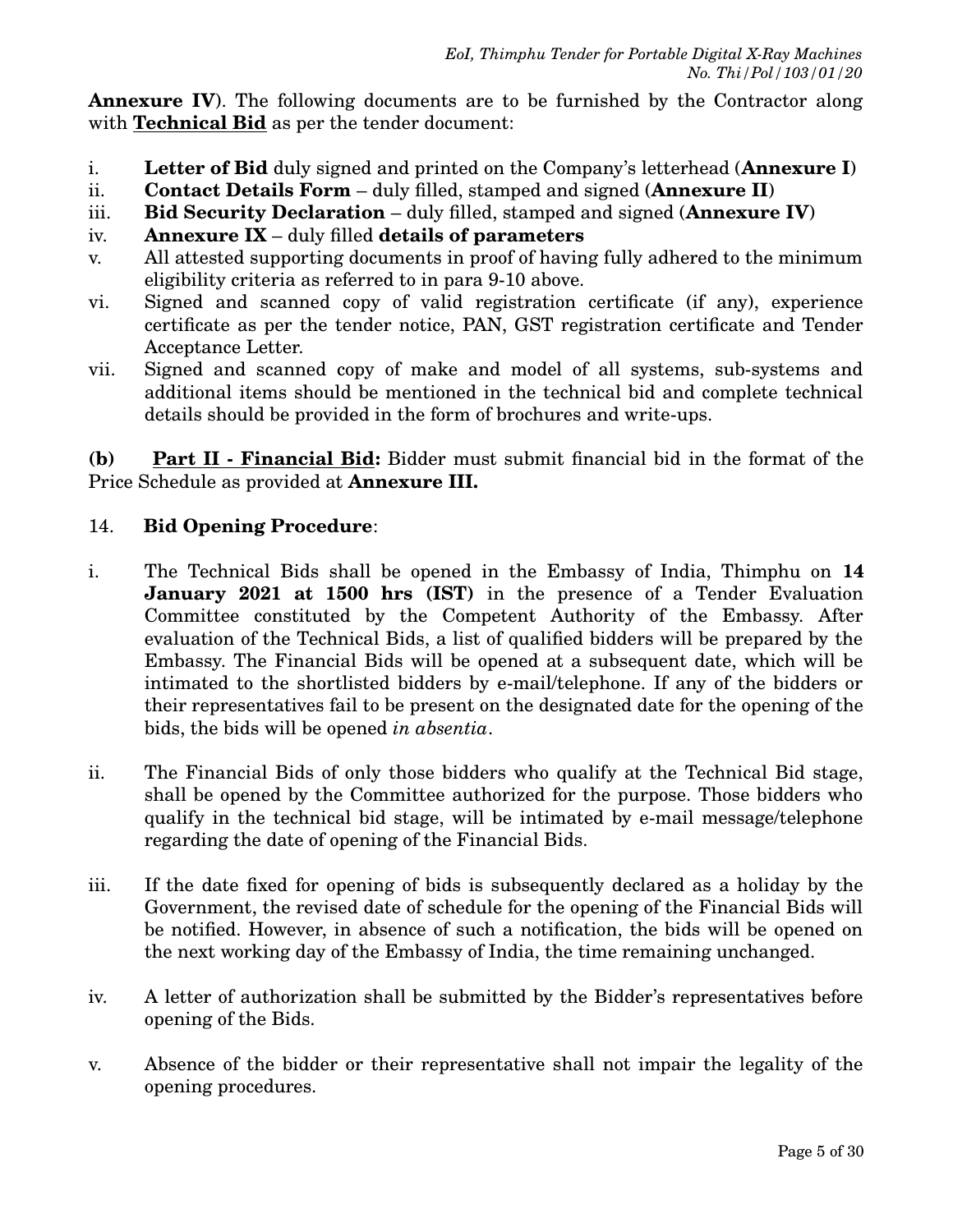vi. After opening of the Technical Bids and verification of the Bid Security Declaration (in the format of **Annexure IV**), the technical bids shall be evaluated to ensure that the bidder meets the minimum eligibility criteria as specified in the Tender Document.

# 15. **Clarification for evaluation of technical bid**:

- i. The Technical Bids shall be evaluated based on the available documents submitted by the bidder. To assist in the examination, evaluation and comparison of the bids, and qualification of the bidders, the Buyer may, at its discretion, ask any bidder for a clarification of its bid. Any clarification submitted by a bidder that is not in response to a request by the Buyer shall not be considered. The Buyer's request for clarification and the response of the bidder shall be in writing.
- ii. The Buyer also reserves the right to seek confirmation/clarification from the issuer agency on the supporting documents submitted by the bidder as per para 10 above.

# 16. **Performance Security**:

- i. The successful bidder has to deposit a Performance Security, a sum equivalent to **3% of the accepted contract value** in favour of the Embassy of India, Thimphu, payable in Thimphu in the form of a Demand Draft Bank Guarantee or by bank transfer **within 15 days** of the acceptance of the Letter of Acceptance. Performance Security should remain valid for a period of sixty days beyond the date of completion of all contractual obligations of the Supplier and shall be discharged after completion of work. In case, the contract is further extended beyond the initial period, the Performance Security will have to be renewed accordingly by the Supplier. No interest shall be paid on the Performance Security.
- ii. In case of non-submission of Performance Security @3% by the L1 bidder within fifteen days of the acceptance of the Letter of Acceptance, such failure shall constitute a breach of the contract and the the bidder will be suspended and blacklisted for a period of one year from being eligible to submit bids for contracts tendered by the Embassy of India, Thimphu.
- iii. The Performance Security will be forfeited by order of the Competent Authority in the Embassy in the event of any breach or negligence or non-observance of any terms & conditions of the contract or for unsatisfactory performance or for nonacceptance of the work order. On expiry of the Contract, 3% of the Performance Security sufficient to cover any incorrect or excess payments made on the bills to the firm, shall be retained on the account of the Supplier's bill has been received and examined.
- iv. On due performance and completion of the contract in all respects, the Performance Security shall be returned to the Supplier without any interest on presentation of the absolute 'No Demand Certificate' from the Supplier and upon return in good condition of any specifications, samples or any other property Page 6 of 30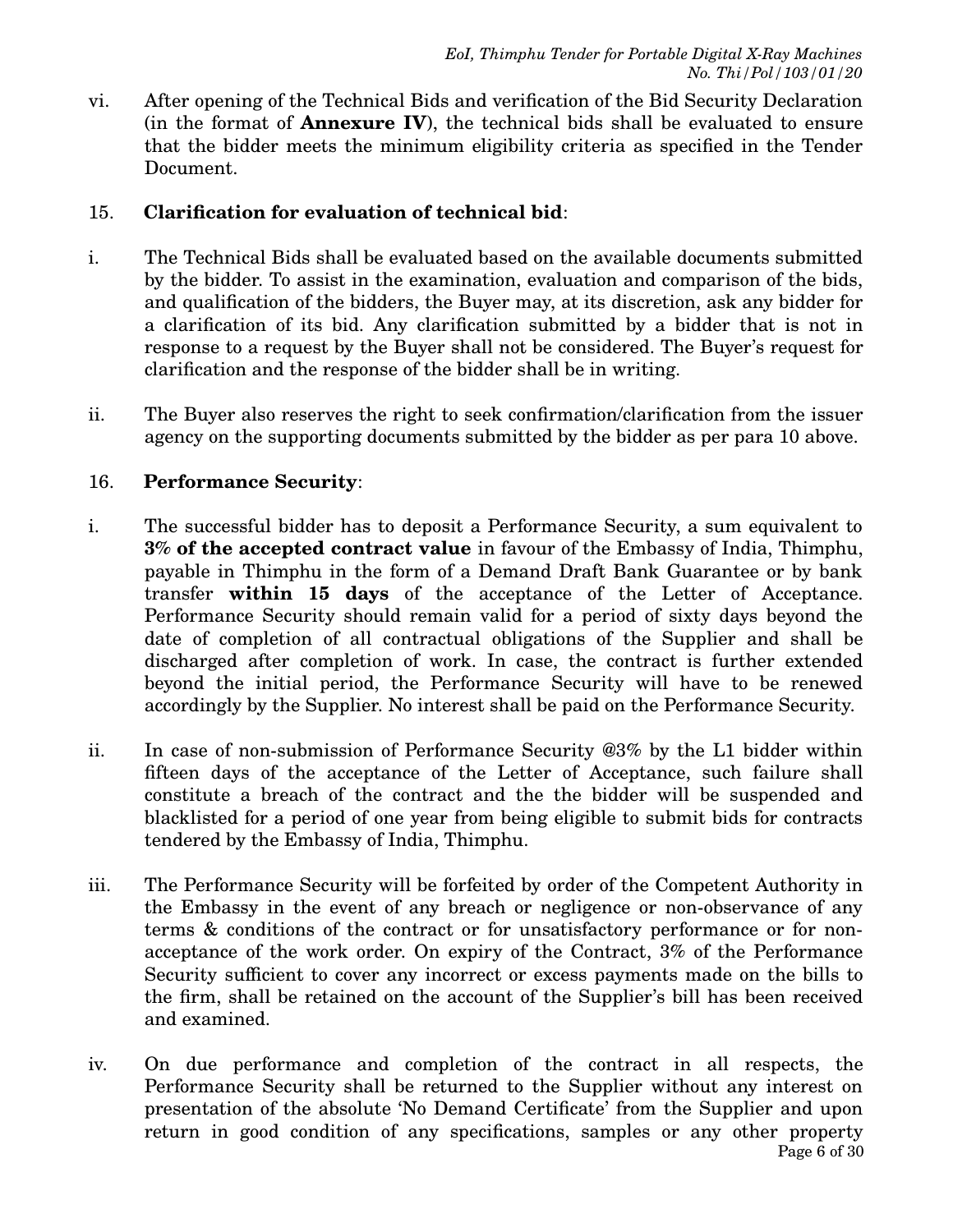belonging to the Buyer, which may have been issued to the Supplier, for carrying out work as stipulated in the contract.

17. While all efforts have been made to avoid errors in the drafting of the Tender Documents, the bidder is advised to check the same carefully. No claim on account of any errors detected in the tender documents shall be entertained. A pre-bid conference will be held on 05 January 2021 at 1600 hrs (IST) to clarify all doubts of the bidders.

18. The bidder shall submit the copy of the authorization letter as the proof of authorization for signing on behalf of the Bidder.

19. All bidders are hereby explicitly informed that conditional offers or offers with deviations from the conditions of Contract, will be considered as the bids not meeting the minimum eligibility criteria. Technical Bids not accompanied with the Bid Security Declaration (**Annexure IV**) or any other requirements specified in the tender documents are liable to be summarily rejected.

20. The Parties to the Contract Agreement shall be the successful bidder (to whom the contract has been awarded) i.e. the Supplier and the Buyer, i.e. the Embassy of India, Thimphu.

21. For all purposes of the contract including arbitration there under, the address of the bidder mentioned in the bid shall be, unless the bidder notifies any change of address by a separate letter sent by registered post to the Embassy of India, Thimphu. The bidder shall be solely responsible for the consequences of any omission or error to notify any change of address in the aforesaid manner.

22. **Time for completion:** Time for supply of the goods is within **60 days** from the date of award of work. The 60 days' time period is not extendable.

23. **Payment Terms:** The price shall be quoted **excluding** Indian Excise, Bhutanese Customs and other duties. The Embassy of India, Thimphu shall issue the necessary letters to the concerned tax authorities of India and Bhutan regarding exemption from taxes and duties. Clearing & Forwarding and Transportation charges of the goods etc., if any, should be **included** in the bid itself. NO INSURANCE, DEMURRAGE / WHARFAGE CHARGES WILL BE PAYABLE BY THE EMBASSY UNDER ANY CIRCUMSTANCES. Payment of basic cost of the goods shall be made through an SBI Cheque/bank transfer in favour of the Supplier drawn on the State Bank of India, payable at par anywhere in India after satisfactory certified delivery of the goods at Jaigaon (West Bengal, India) - Phuentsholing (Bhutan) border point **or** payment may be released at different stages as per details given below:

- i. Up to 30% advance against Bank Guarantee of equivalent amount;
- ii. Up to 65% on delivery of goods at the destination on the India-Bhutan border point;
- iii. Balance 05% after completion of warranty period.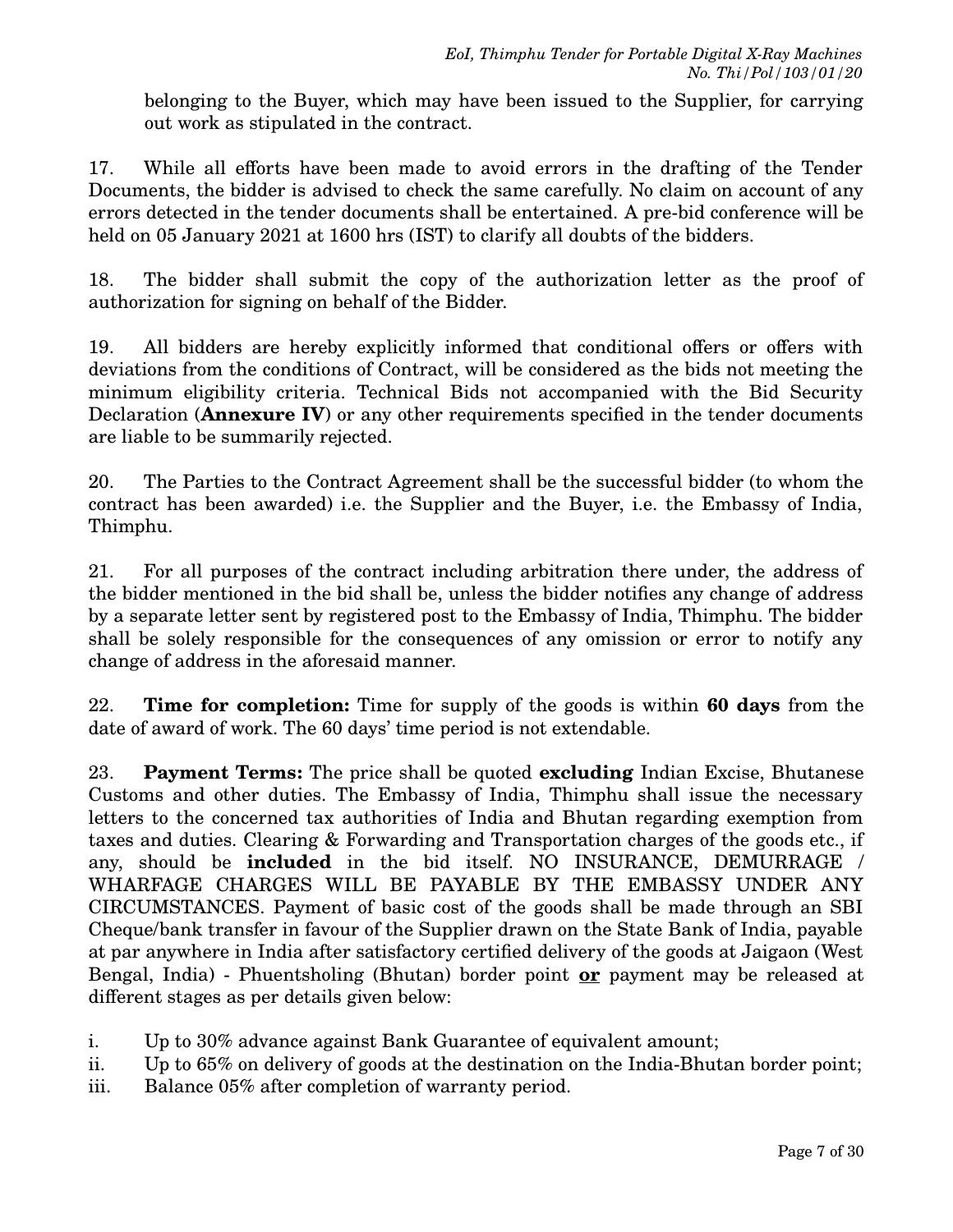24. **Defect Liability Period**: The goods should be warranted for **at least one (01) year** against all manufacturing defects from the date of supply of the goods without any financial implication.

25. **Certificate of Dealership**: The bid should be accompanied by a duly attested copy of the certificate of dealership from the manufacturer company.

26. **Clarification**: Prospective bidders can obtain further information and any clarification regarding the bidding document from the Embassy of India, Thimphu (Tel: +975-2322291) from **24 December 2020 to 14 January 2021** during 1000 to 1700 hrs.

27. **No. of bids per bidder**: Each bidder shall submit **only one bid**. A bidder who submits more than one bid shall be disqualified.

28. **Cost of bidding**: The bidder shall bear all the costs associated with the preparation and submission of bid and this Embassy shall in no case be responsible or liable to these costs.

29. **Amendment of bidding document**: The Embassy may amend the bidding document by issuing Corrigenda/Addenda, before the deadline for submission of bids. The same will be uploaded on the Embassy's website and CPP portal.

30. **Language**: All documents relating to the bid shall be in the **English** language.

31. **Bid Security Declaration**: Each bid shall be accompanied by a "Bid Security Declaration" (in the format of **Annexure IV**) signed by the bidder, accepting that if they withdraw their offer or modify their bids during the period of validity, etc., they will be suspended and blacklisted for a period of one year from being eligible to submit bids for contracts tendered by the Embassy of India, Thimphu.

# 32. **Place of Delivery**: The goods should be delivered to **Consul General of India (CGI Phuentsholing), Bhutan Gate No. 1, Next to SSB Outpost, NS Road, Jaigaon, Alipurduar District, West Bengal – 736182**.

33. **Contents of bid**: The following documents and addenda, if any, shall form a part of the tender for supply and delivery of six (06) units of x-ray machines to the Embassy of India, Thimphu:

- i. Instructions to Bidders
- ii. Terms and Conditions of Contract
- iii. Technical Specifications
- iv. Price Schedule
- v. Contract Agreement
- vi. Bid Security Declaration (Annexure IV)
- vii. Annexure IX Parameters
- viii. Addenda, if any, issued by the Embassy of India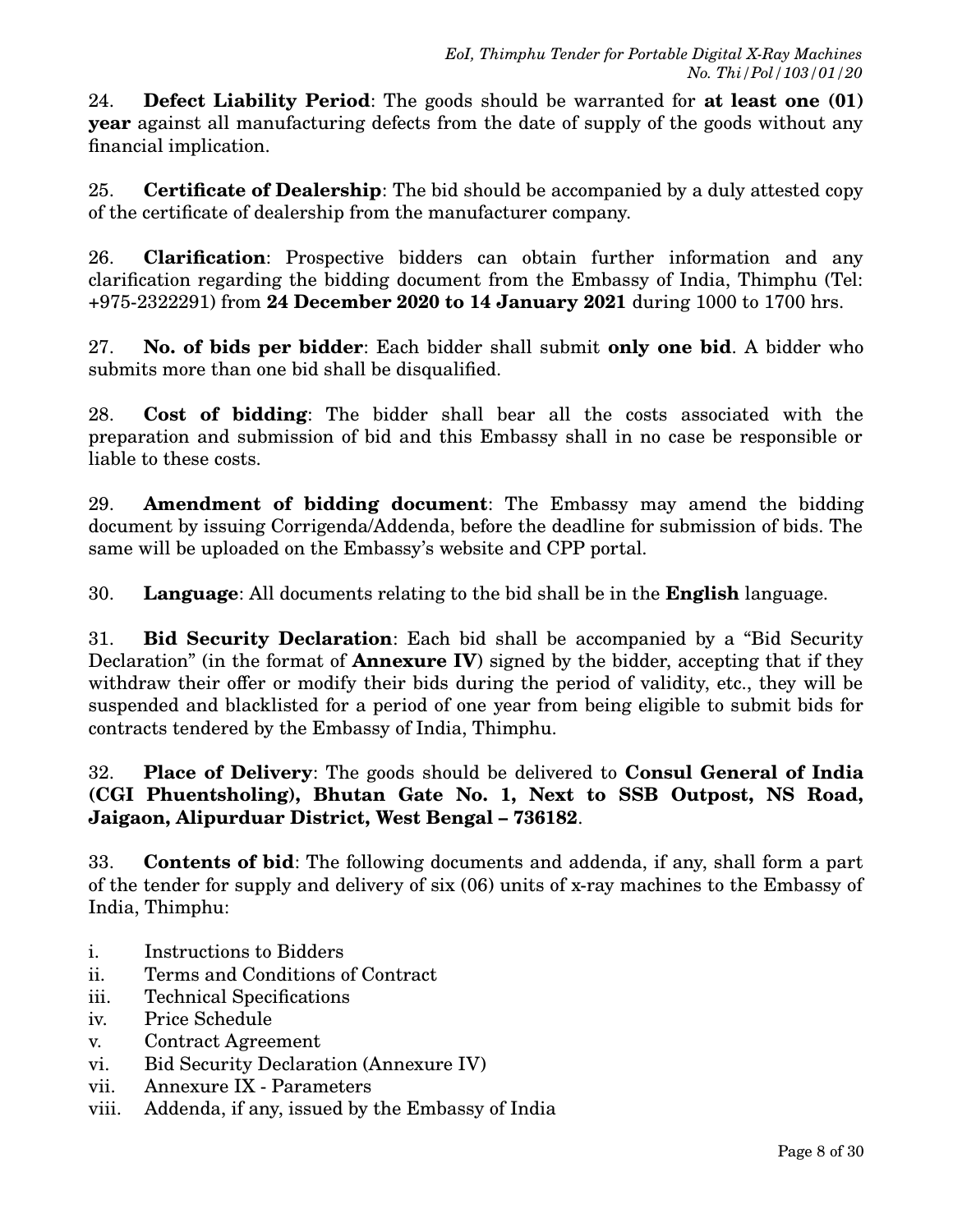34. The Embassy reserves the right to reject or accept any application without assigning any reason.

### 35. **Dates to Remember**:

| Notice inviting Tender                                                                                                                | 24 December 2020                   |
|---------------------------------------------------------------------------------------------------------------------------------------|------------------------------------|
| <b>Issuance/Downloading of Tender Document</b>                                                                                        | 24 December 2020 at 1100 hrs (IST) |
| Online pre-bid conference                                                                                                             | 05 January 2021 at 1600 hrs (IST)  |
| Last date of Tender Submission                                                                                                        | 14 January 2021 at 1200 hrs (IST)  |
| <b>Opening of Technical Bids</b>                                                                                                      | 14 January 2021 at 1500 hrs (IST)  |
| Opening of Financial Bids (only of those<br>Bidders who qualify in the minimum<br>eligibility criteria through the Technical<br>Bids) | To be notified later               |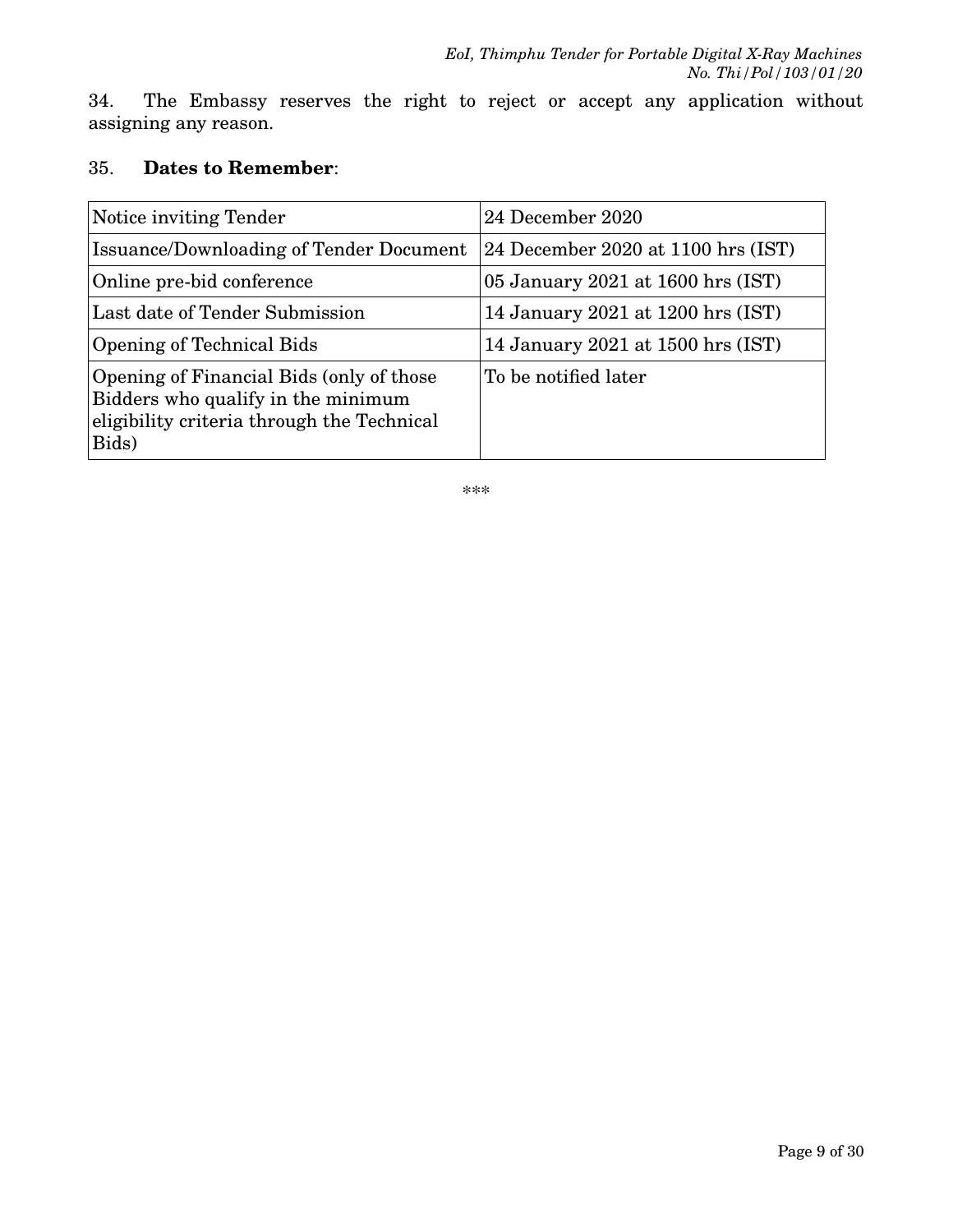# **Chapter 2: TERMS & CONDITIONS OF CONTRACT**

1. **Price**: The price shall be quoted **excluding** Indian Excise, Bhutanese Customs and other duties. The Embassy of India, Thimphu shall issue the necessary letters to the concerned tax authorities of India and Bhutan regarding exemption from taxes and duties. Clearing & Forwarding and Transportation charges of the goods etc., if any, should be **included** in the bid itself. The supplier shall also submit original invoice and other details of the goods well in advance to obtain necessary tax exemption from the relevant authorities of the Royal Government of Bhutan.

2. **Currency**: All rates shall be quoted in **Indian Rupees** (INR 1.00 = BTN 1.00).

# 3. **Validity of quoted rates**:

- i. The quoted rates must be valid for a period for **180 days** from the date of closing of the tender. The overall offer for the assignment and bidder(s) quoted price shall remain unchanged during the period of validity. If the bidder quoted the validity shorter than the required period, the same will be treated as unresponsive and it may be rejected. In case, the Buyer calls the bidder for negotiation, then this shall not amount to cancellation or withdrawal of the original offer, which shall be binding on the bidder. The Buyer may request for an extension of another period of 60 days, without any modifications and without giving any reasons thereof.
- ii. In case the bidder withdraws, modifies or changes their offer during the validity period, the bid is liable to be rejected and the bidder will be suspended and blacklisted for a period of one year from being eligible to submit bids for contracts tendered by the Embassy of India, Thimphu without assigning any reason thereof. The bidder should also be ready to extend the validity, if required, without changing any terms, conditions etc. of their original tender.

4. **Performance Guarantee**: Successful bidder/s shall have to deposit Performance Guarantee equal to 3% of the tendered cost of the goods from a Nationalized Bank/Registered with the Royal Government of Bhutan before the time of award of work.

# 5. **Purchase Preference to Local** *(read: Indian)* **Suppliers**:

- i. **Purchase Preference to Local** *(read: Indian)* **Suppliers**: Only Class-I and Class-II local suppliers as per the Department for Promotion of Industry and Internal Trade, Government of India's (MII) Order No. P-45021/2/2017-PP (BE-II) dated 16.09.2020 will be eligible to bid. Non-local suppliers as per the said order dated 16.09.2020 are not eligible to participate. The minimum local content defining Class-I and Class-II local suppliers shall be as specified in the Government of India (MII) Order No. P-45021/2/2017-PP (BE-II) dated 16.09.2020.
- ii. **Minimum Local** *(read: Indian)* **Content**: In pursuance of the Department for Promotion of Industry and Internal Trade, Government of India's (MII) Order No. P-45021/2/2017-PP (BE-II) dated 16.09.2020 (as amended from time to time), Page 10 of 30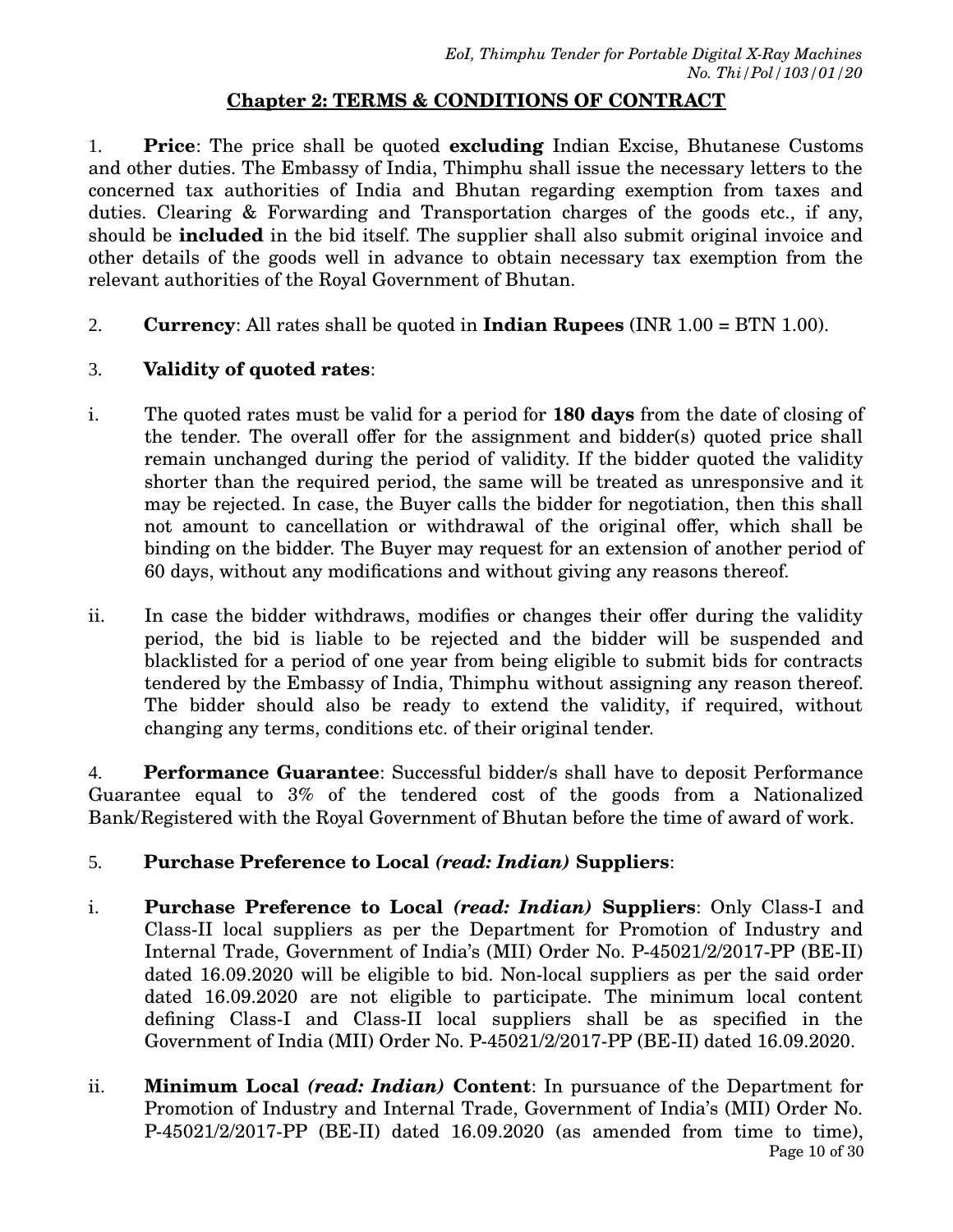purchase preference shall be given to Class-I local suppliers. If the bidder wants to avail of the Purchase Preference, the bidder must upload a certificate from the OEM indicating percentage of local content and provide self-certification. They must also give details of location at which the local value addition is made. In absence of these documents, no purchase preference shall be granted.

6. **Purchase Preference to MSEs**: Purchase preference will be given to Micro and Small Enterprises (MSEs) as defined in the Ministry of Micro, Small and Medium Enterprises, Government of India's Public Procurement Policy for MSEs Order, 2012 dated 23.03.2012. If the bidder wants to avail of the Purchase Preference for MSEs, the bidder must be the manufacturer of the offered product. Relevant documentary evidence in this regard is required to be uploaded along with the bid.

7. **Pre-delivery Inspection**: The successful bidder shall conduct pre-delivery inspection of the goods and remove all mechanical, electrical, and physical defects, if any, before delivery of the goods to the Embassy. The Supplier shall submit the internal Inspection Report of the company along with the goods before claiming the payment.

8. **Inspection by Embassy**: The Embassy of India, Thimphu may also undertake physical inspection of the goods through its representatives before taking their delivery. This shall, however, not be treated as discharge of the responsibility of the Suppliers for pre-delivery inspection of the goods.

9. **Signing the Contract**: The successful bidder shall be required to execute the **Contract Agreement** (**Annexure VI**) accepting all terms and conditions stipulated herein on a non-judicial stamp paper of INR 500/- (Indian Rupees Five Hundred only) along with performance security, within 15 days of the issue of the letter of notification of award. In the event of failure on the part of the successful bidder to sign the Contract within the period stipulated above, the acceptance of bid shall be considered as cancelled and the bidder will be suspended and blacklisted for a period of one year from being eligible to submit bids for contracts tendered by the Embassy of India, Thimphu.

10. **Delivery**: The successful bidder/s shall be required to deliver the goods to "**Consul General of India (CGI Phuentsholing), Bhutan Gate No. 1, Next to SSB Outpost, NS Road, Jaigaon, Alipurduar District, West Bengal – 736182**" complete in all respects in ready to gift condition within **sixty (60) days** from and including the date of the award of work. The period of delivery is not extendable.

11. **Liquidated Damages**: In case of delay in delivery of the goods, if any, the successful bidder/s shall be liable to pay a penalty of 0.5% of the prices of any portion of stores delivered late, for each week or part thereof of delay shall be recovered

12. **Performance Security**: As a guarantee towards due performance and compliance of the contract work, the successful bidder (Supplier) will deposit an amount equal to **3% of the order value** as per **Annexure VII** and should be kept valid for a period of 60 days beyond completion of all the contractual obligation towards security deposit in the form of the Account Payee Demand Draft/Pay Order drawn in favour of "Embassy of Page 11 of 30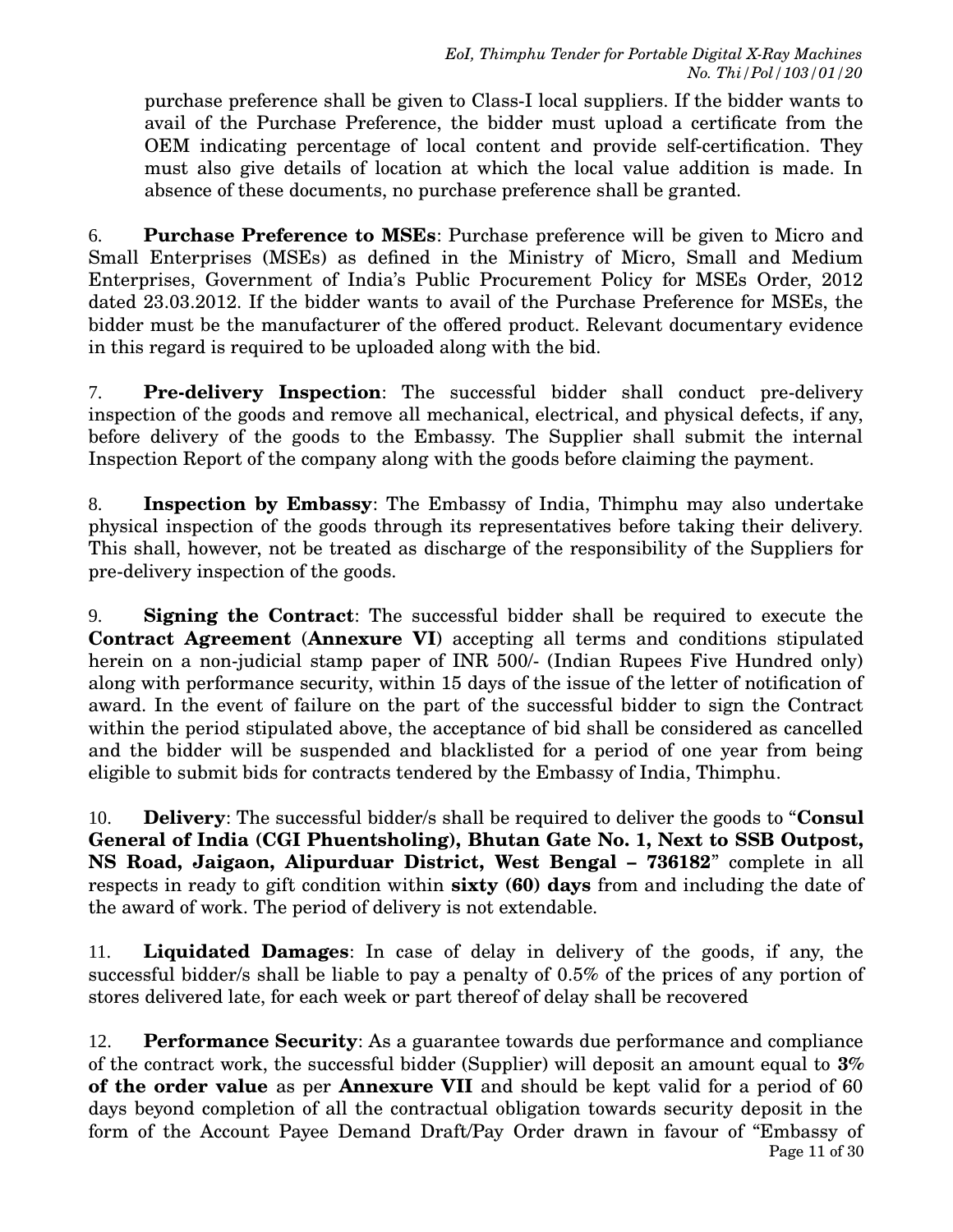India, Thimphu" within 15 days of the issue of the **Letter of Notification of Award** (**Annexure V**) along with non-judicial stamp paper of INR 500/- (**Contract Agreement at Annexure VI**).

13. **Retention Money**: Retention Money amounting to 5% of the contract amount will be deducted from the invoice of the bidder and will be payable after expiry of warranty period of goods.

14. **Payment Modalities**: The price shall be quoted **excluding** Indian Excise, Bhutanese Customs and other duties. The Embassy of India, Thimphu shall issue the necessary letters to the concerned tax authorities of India and Bhutan regarding exemption from taxes and duties. Clearing & Forwarding and Transportation charges of the goods etc., if any, should be **included** in the bid itself. NO INSURANCE, DEMURRAGE / WHARFAGE CHARGES WILL BE PAYABLE BY THE EMBASSY UNDER ANY CIRCUMSTANCES. Payment of basic cost of the goods shall be made through an SBI Cheque/bank transfer in favour of the Supplier drawn on the State Bank of India, payable at par anywhere in India after satisfactory certified delivery of the goods at Jaigaon (West Bengal, India) - Phuentsholing (Bhutan) border point **or** payment may be released at different stages as per details given below:

i. Up to 30% advance against Bank Guarantee of equivalent amount;

ii. Up to 65% on delivery of goods at the destination on the India-Bhutan border point;

iii. Balance 05% after completion of warranty period.

15. **Warranty**: The supplier/s shall provide warranty of the goods against manufacturing defects and free services for a period of one year, or more if provided by the manufacturer.

16. **Refund Performance Guarantee**: Performance Guarantee deposited by the Supplier/s shall be returned after 60 days on receipt of a request from the Supplier/s after satisfactory delivery of the goods complete in all respects in ready to gift condition. This shall be subject to deduction of liquidated damages stipulated at para 10 of these 'Terms & Conditions of Contract'.

17. **Accessories & Consumables**: The final price quoted by the bidder shall be inclusive of price of all related accessories and consumables.

18. **After Sales Service**: After sales service centre should be available on 24 (hrs) x 7 (days) basis throughout the year. Complaints should be attended to properly, maximum within 24 hrs to ensure an uptime of minimum 95%, wherever applicable, failing which the necessary penalty measures shall be enforced.

#### 19. **Documents**:

# i. **All pages of the Tender should be numbered and indexed**.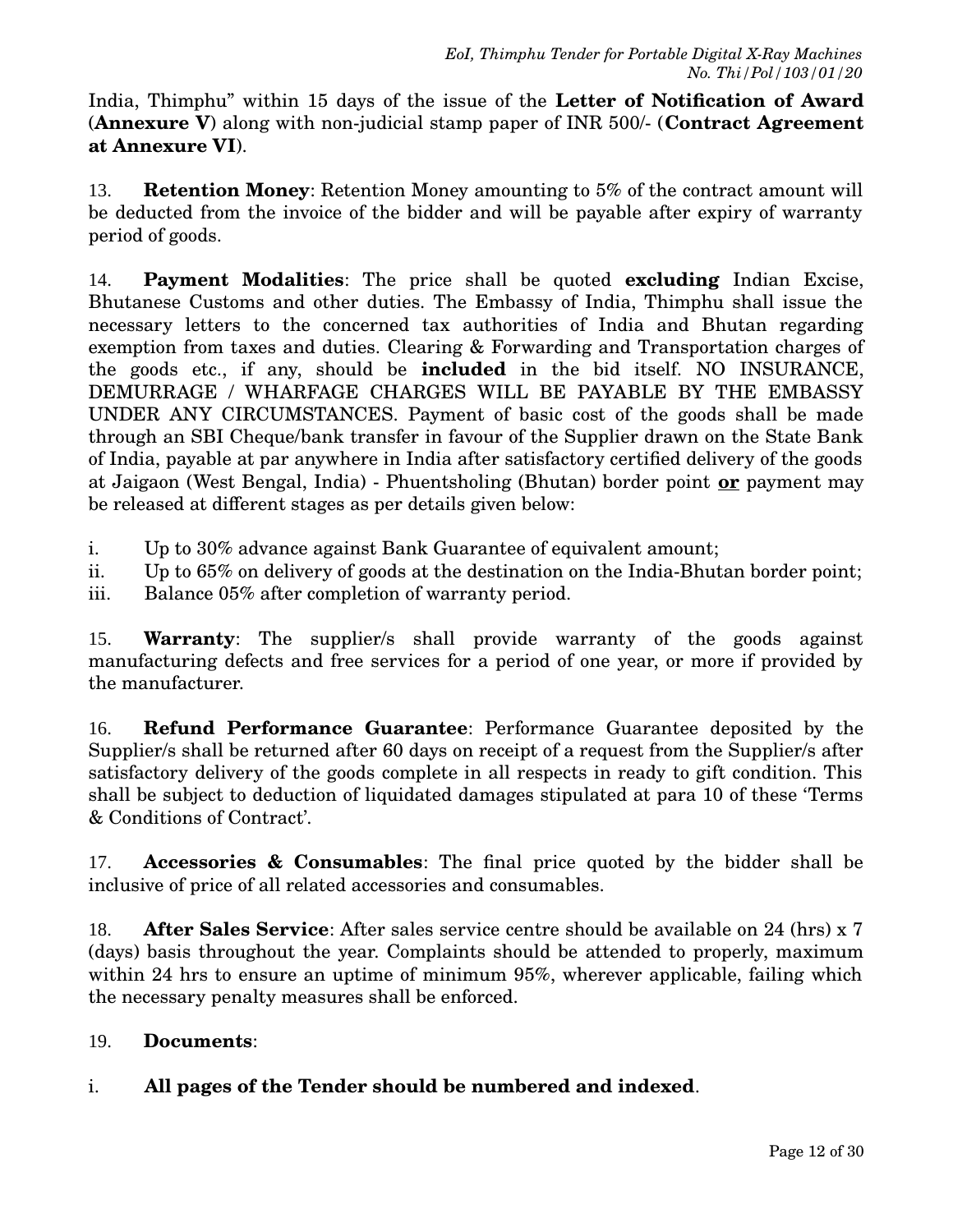- ii. The bidder shall provide in its tender the required as well as the relevant documents like technical data, literature, drawings, etc. to establish that the goods and services offered in the tender fully confirm to the goods and services specified by the purchaser in the tender documents. For this purpose, the bidder shall also provide a clause-by-clause commentary on the technical specifications and other technical details incorporated by the Buyer in the tender documents to establish technical responsiveness of the goods and services offered in its tender duly indicating relevant page numbers in the product literature.
- iii. The bidder shall provide a list of major government and private institutions where its relevant bid item has been supplied during the last one year.

20. **Manufacturer Authorisation**: The bidder (if not an original equipment manufacturer) must submit Original Equipment Manufacturer authorization certificate that the bidder is authorized to sell and maintain the equipment quoted for. Proforma is at **Annexure VIII.**

21. The bidders are required to submit user certificate for the relevant equipment on the letter head of the institution (Government/ Private).

22. The successful bidder will be required to submit order copies of the supply of the equipment in Government institutions in the last 12 months for rate reasonability purpose.

23. **Insurance**: The supplier shall make arrangements for insuring the goods against loss or damage incidental to manufacture or acquisition, transportation, storage and delivery.

24. **Tender Prices**: While filling up the Price Schedule (**Annexure III**) of the Financial Bid, the charges towards Clearing & Forwarding and Transportation etc., if any, should be **included** in the bid itself.

25. **Firm Price**: Unless otherwise specified in the NIT, prices quoted by the bidder shall remain firm and fixed during the currency of the contract and not subject to variation on any account.

26. **Guarantee / Warranty Period**: The bidders must quote for **five (05) years** comprehensive warranty (including all spares and accessories) from the date of completion of the satisfactory installation. The warranty charges shall not be quoted separately otherwise the offer shall be summarily rejected. Failure to comply with this condition will entail the rejection of the bids.

27. **Uptime guarantee**: The firm should provide uptime guarantee of 95%.

28. **Downtime penalty Clause**: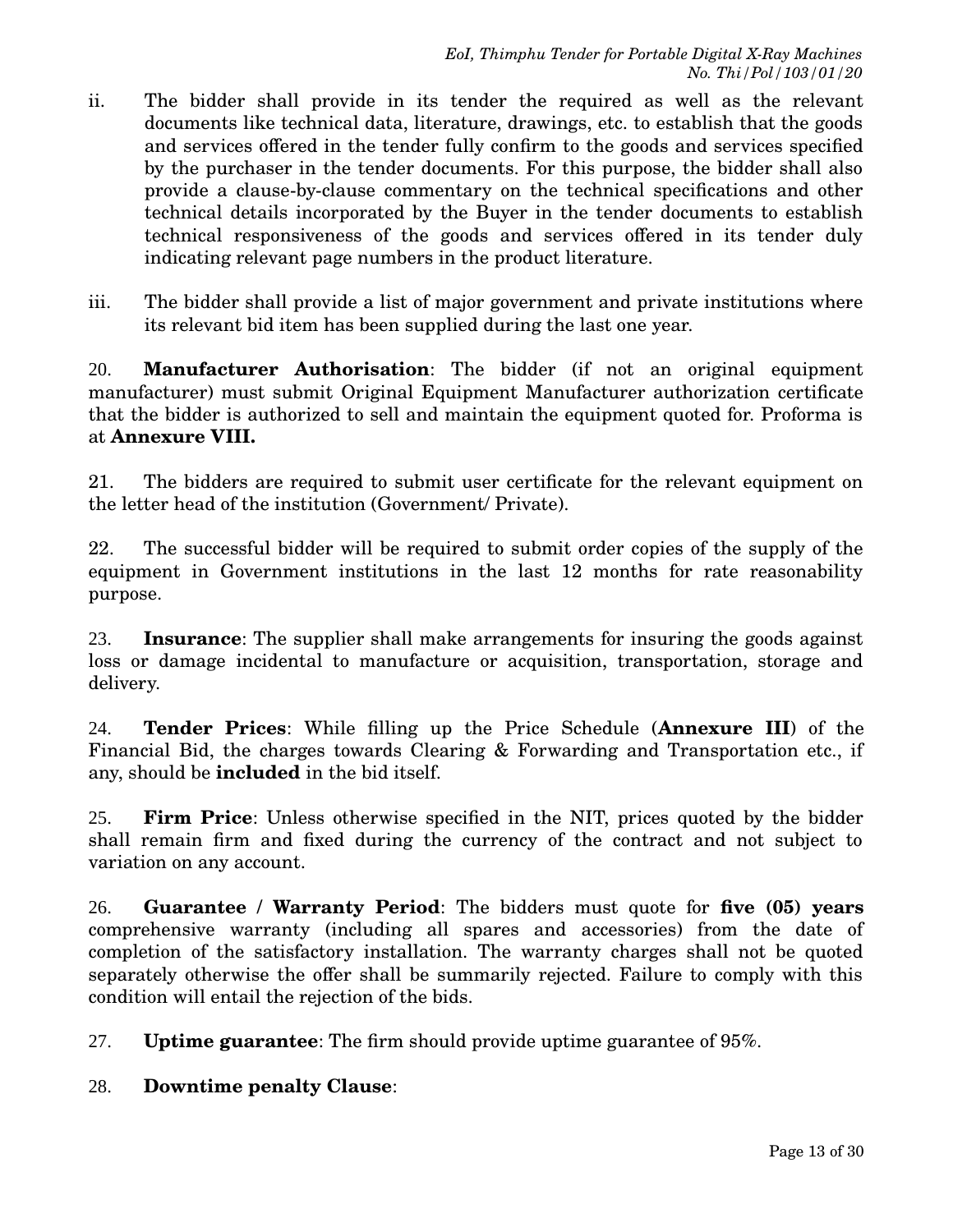- i. During the comprehensive warranty period, the guarantee uptime of 95% of 365 days will be ensured. In case the down time exceeds the 5% limit penalty of extension of guarantee period by two days for each additional day of down time will be enforced. The supplier must undertake to supply all spares for optimal upkeep of the equipment for at least FIVE YEARS after handing over the unit to the Embassy.
- ii. The principals or their authorized service providers are required to submit a certificate that they have satisfactory service arrangements and fully trained staff available to support the uptime guarantee.

29. **Breach of Terms and Conditions**: In case of breach of any terms and conditions as mentioned above, the Competent Authority, will have the right to cancel the work order/job without assigning any reason thereof and nothing will be payable by the Embassy of India, Thimphu in that event the security deposit shall also stands forfeited.

30. **Insolvency etc.**: In the event of the firm being adjudged insolvent or having a receiver appointed for it by a court or any other order under the Insolvency Act made against them or in the case of a company the passing any resolution or making of any order for winding up, whether voluntary or otherwise, or in the event of the firm failing to comply with any of the conditions herein specified by the Embassy of India, Thimphu shall have the power to terminate the contract without any prior notice.

31. *Force Majeure*: If, at any time during the subsistence of this contract, the performance in whole or in part by either party of any obligation under this contract is prevented or delayed by reasons of any war or hostility, act of public enemy, civil commotion, sabotage, fire, floods, explosion, epidemics, quarantine restriction, strikers lockout or acts of God (hereinafter referred to as "events") provided notice of happening of any such eventuality is given by the Supplier to the Buyer within 21 days from the date of occurrence thereof, neither party shall by reason of such event be entitled to terminate this contract nor shall either party have any claim for damages against the other in respect of such non-performance or delay in performance, and deliveries have been so resumed or not shall be final and conclusive.

32. Further, that if the performance in whole or in part of any obligation under this contract is prevented or delayed by reason of any such event for a period exceeding 60 days, either party may, at least have the option to terminate the contract.

33. The bidder shall submit a copy of the tender document and addenda thereto, if any, with each page of this document should be signed and stamped to confirm the acceptance of the entire terms & conditions as mentioned in the tender enquiry document.

34. Signed & stamped compliance sheet of the technical specification of the goods with technical printed literature must be enclosed with the bid.

35. After due evaluation of the bid(s) and obtaining the necessary approvals, the Embassy will award the contract to the lowest evaluated responsive bidder.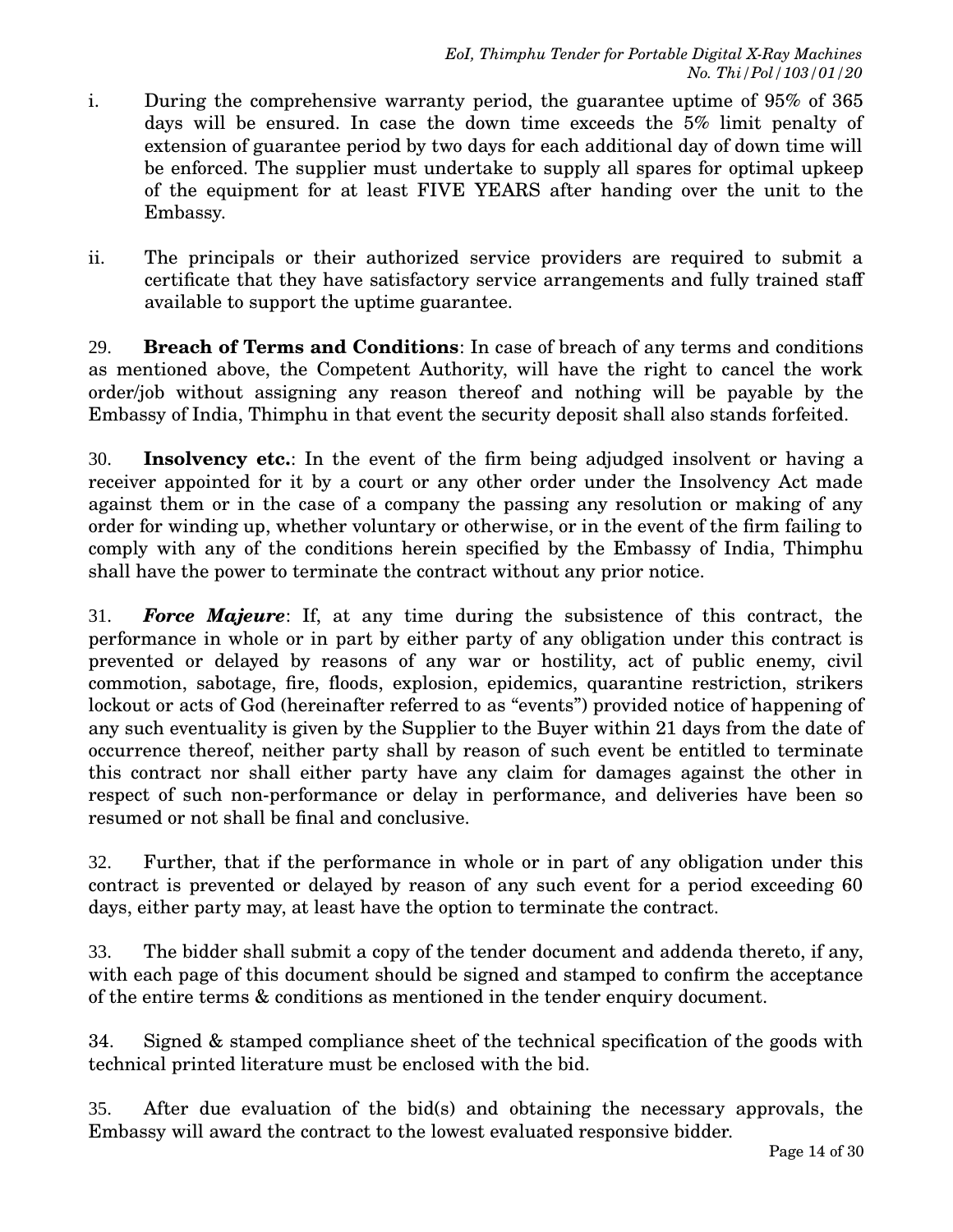36. Conditional bid will be treated as unresponsive and it may be rejected.

37. The Embassy reserves the right to accept in part or in full or reject any or more bidder(s) without assigning any reasons or cancel the tendering process and reject all tender(s) at any time prior to award of contract, without incurring any liability, whatsoever to the affected bidder or bidder(s).

#### **38. Applicable Law:**

- i. The contract shall be governed by the laws and procedures established by the Government of India, within the framework of applicable legislation and enactment made from time to time concerning such Commercial dealings / processing.
- ii. *Force Majeure*: Any delay due to *force majeure* will not be attributable to the Supplier.

**Head of Chancery Embassy of India, Thimphu**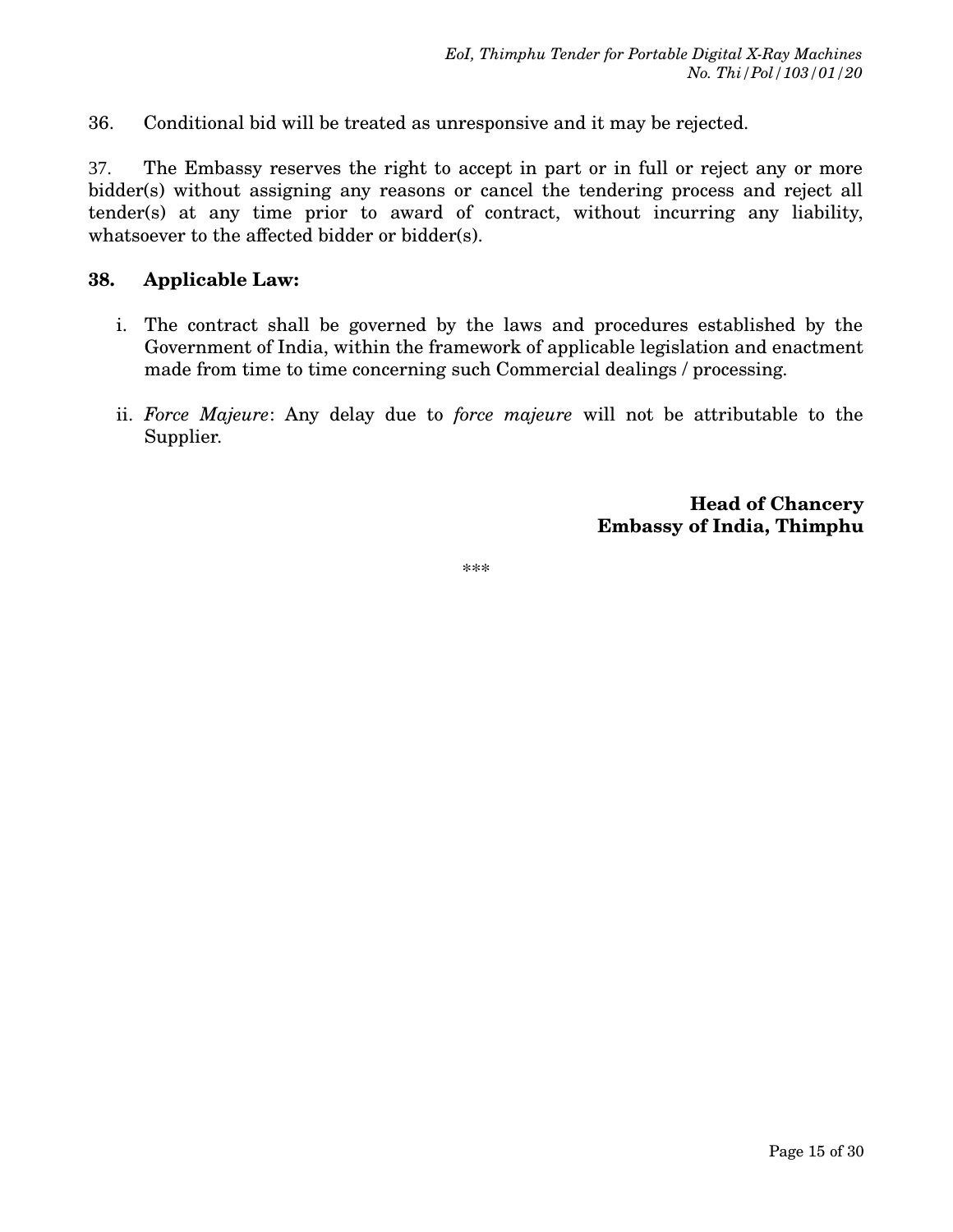# **Chapter 3: TECHNICAL SPECIFICATIONS**

#### **1. Technical Specifications of six (06) units of portable digital x-ray machines**

| <b>SN</b> | <b>Technical</b><br><b>Specifications</b>                                                                                                                                  | Specification required by<br>the Embassy of India                                                                                                                                                                                                                      | <b>Specifications of the</b><br>machine quoted in<br>the bid |
|-----------|----------------------------------------------------------------------------------------------------------------------------------------------------------------------------|------------------------------------------------------------------------------------------------------------------------------------------------------------------------------------------------------------------------------------------------------------------------|--------------------------------------------------------------|
| 1.        | State-of-the-art High<br>Frequency microprocessor<br>controlled Portable Digital<br>X-Ray system with<br>integrated Computed<br>Radiography system<br>having the following | Compact, lightweight, easily<br>transportable mobile High<br>Frequency Digital X-Ray unit<br>for bedside x-Ray rays, trauma,<br>Intensive care units, Operation<br>theatres and Radiology<br>department, NICU, and ortho.                                              |                                                              |
|           | features:                                                                                                                                                                  | The unit should be fully counter<br>balanced and can be positioned<br>to suit different bed heights.<br>The unit should have facility of<br>vertical swing and horizontal<br>rotation of the tube head to<br>ensure X-Ray of any anatomy<br>even within limited space. |                                                              |
|           |                                                                                                                                                                            | The unit must have an effective<br>braking system for parking and<br>transport.                                                                                                                                                                                        |                                                              |
|           |                                                                                                                                                                            | The exposure release switch<br>should be detachable with a<br>cord of sufficient length (at least<br>$3 \text{ m}$ ).                                                                                                                                                  |                                                              |
| 2.        | The Generator:                                                                                                                                                             | Microprocessor controlled high<br>frequency/inverter type of high<br>frequency (200 kHz or more) for<br>constant output.                                                                                                                                               |                                                              |
|           |                                                                                                                                                                            | It should have power rating of<br>at least 4 kW or more                                                                                                                                                                                                                |                                                              |
|           |                                                                                                                                                                            | It should have a digital display<br>of mA and kV.                                                                                                                                                                                                                      |                                                              |
|           |                                                                                                                                                                            | kV range: 40 kV to 100 kV or<br>more                                                                                                                                                                                                                                   |                                                              |
|           |                                                                                                                                                                            | mA range:10 mA to 100 mA or<br>more                                                                                                                                                                                                                                    |                                                              |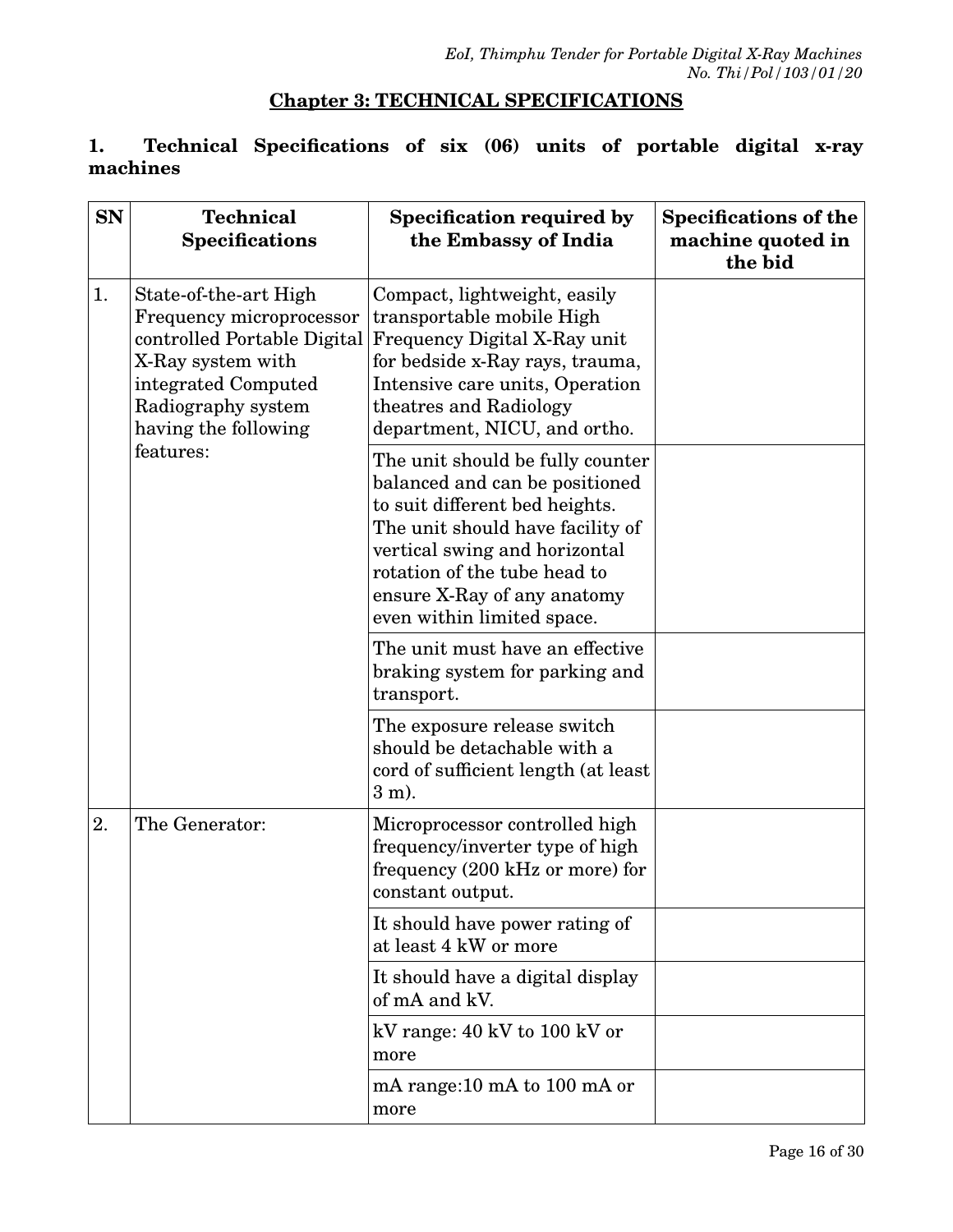| <b>SN</b> | <b>Technical</b><br><b>Specifications</b>                                                                                                                                                                     | Specification required by<br>the Embassy of India                                                                                                                      | <b>Specifications of the</b><br>machine quoted in<br>the bid |
|-----------|---------------------------------------------------------------------------------------------------------------------------------------------------------------------------------------------------------------|------------------------------------------------------------------------------------------------------------------------------------------------------------------------|--------------------------------------------------------------|
|           |                                                                                                                                                                                                               | kV selection: 40 kV to 100 kV,<br>selectable in 1 kV steps                                                                                                             |                                                              |
|           |                                                                                                                                                                                                               | mAs selection: $0.1$ mAs to $250$<br>mAs                                                                                                                               |                                                              |
|           |                                                                                                                                                                                                               | It should have over loading<br>protection.                                                                                                                             |                                                              |
|           |                                                                                                                                                                                                               | It should have APR feature                                                                                                                                             |                                                              |
| 3.        | X-Ray Tube and<br>Collimator:                                                                                                                                                                                 | Stationary / Rotating anode<br>having focal spot size less than<br>$2 \text{ mm}$                                                                                      |                                                              |
|           |                                                                                                                                                                                                               | Should have 90 degree<br>collimator rotation and tube-<br>head rotation                                                                                                |                                                              |
|           |                                                                                                                                                                                                               | Output of tube should match<br>with that of generator.                                                                                                                 |                                                              |
|           |                                                                                                                                                                                                               | Light Beam diaphragm/ Double<br>layer Collimator with auto<br>cutoff switch. The light<br>intensity shall be at least 160<br>Lux at 1 mtr distance from focal<br>spot. |                                                              |
| 4.        | Digital interface                                                                                                                                                                                             | Should have large touch screen<br>with intuitive interface with<br>capacity for over 200,000<br>Artefact free images                                                   |                                                              |
|           |                                                                                                                                                                                                               | PACS-ready and DICOM<br>compatible images                                                                                                                              |                                                              |
| 5.        | The unit should operate<br>on single phase power<br>supply and should have<br>plug in facility to any<br>standard wall outlet with<br>automatic adaptation to<br>line voltage 200 V to 240<br>V, 15 Amp plug. |                                                                                                                                                                        |                                                              |
| 6.        | The Leakage radiation<br>level at 1 meter from the<br>focus should be less than                                                                                                                               |                                                                                                                                                                        |                                                              |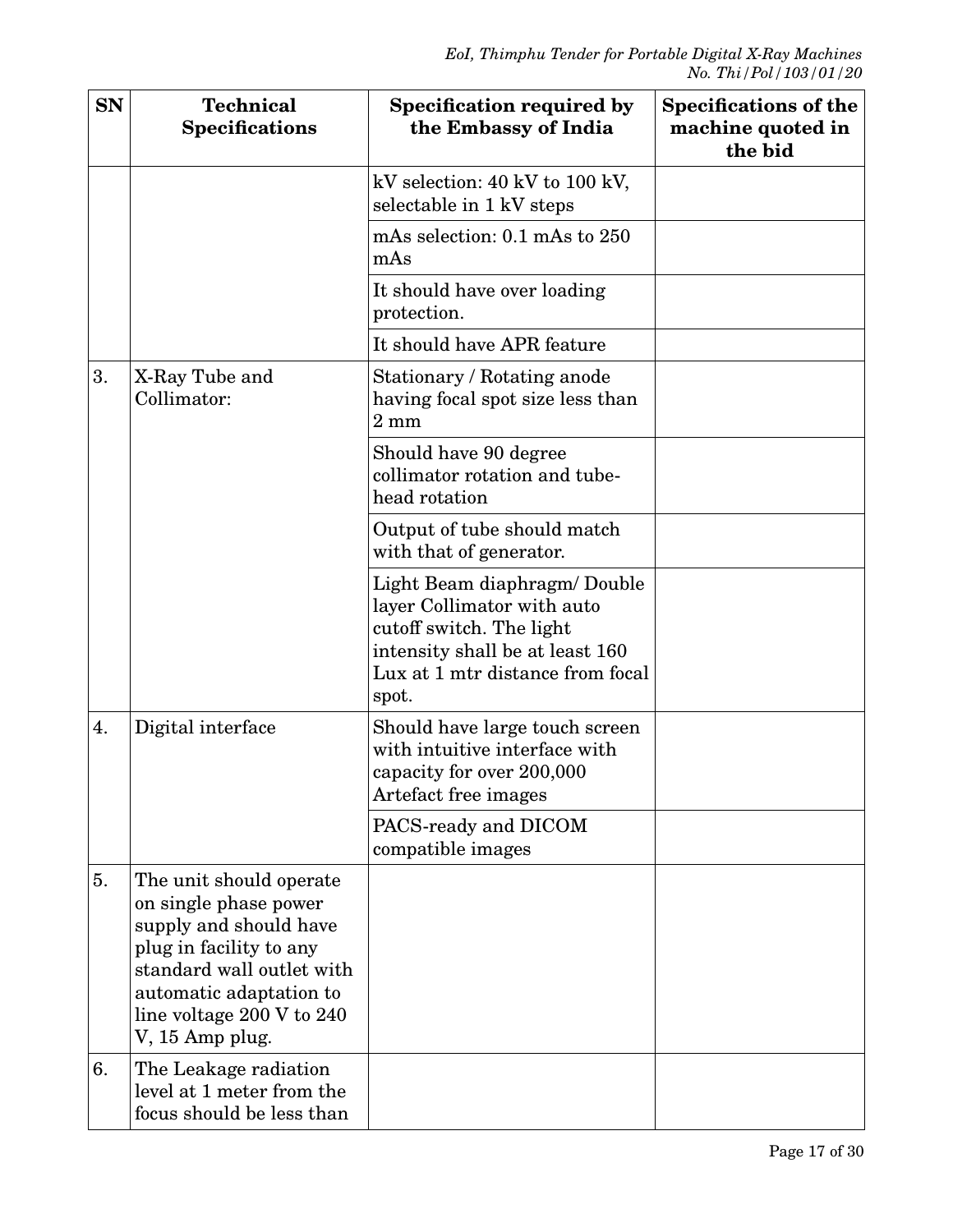| <b>SN</b> | <b>Technical</b><br><b>Specifications</b>                                                                                     | Specification required by<br>the Embassy of India                                     | <b>Specifications of the</b><br>machine quoted in<br>the bid |
|-----------|-------------------------------------------------------------------------------------------------------------------------------|---------------------------------------------------------------------------------------|--------------------------------------------------------------|
|           | 70 mR. Products having<br>negligible leakage<br>radiation level will be<br>preferred (Please attach<br>relevant test report). |                                                                                       |                                                              |
| 7.        | The Systems should be                                                                                                         | Overcurrent                                                                           |                                                              |
|           | fully safe with respect to:                                                                                                   | Overvoltage                                                                           |                                                              |
|           |                                                                                                                               | Maximum loading of tube                                                               |                                                              |
| 8.        | Power input to be 220-240<br>VAC, 50 Hz fitted<br>compatible for use in<br>Bhutan                                             |                                                                                       |                                                              |
| 9.        | The product should be CE<br>or US FDA approved                                                                                |                                                                                       |                                                              |
| 10.       | Should be an AERB<br>approved product                                                                                         |                                                                                       |                                                              |
| 11.       | Accessories required with<br>each x-ray machine:                                                                              | Cassettes of different sizes<br>$(14x17", 12x15", 10x12")$ - at<br>least 2 units each |                                                              |
|           |                                                                                                                               | Stationary grids of<br>corresponding cassette sizes (1)<br>unit each)                 |                                                              |
|           |                                                                                                                               | DICOM printer with compatible<br>films of various sizes as<br>mentioned above         |                                                              |
|           |                                                                                                                               | Cassette reader (if not already<br>in-built)                                          |                                                              |
|           |                                                                                                                               | Lead apron $(2)$                                                                      |                                                              |
|           |                                                                                                                               | Thyroid shield (2)                                                                    |                                                              |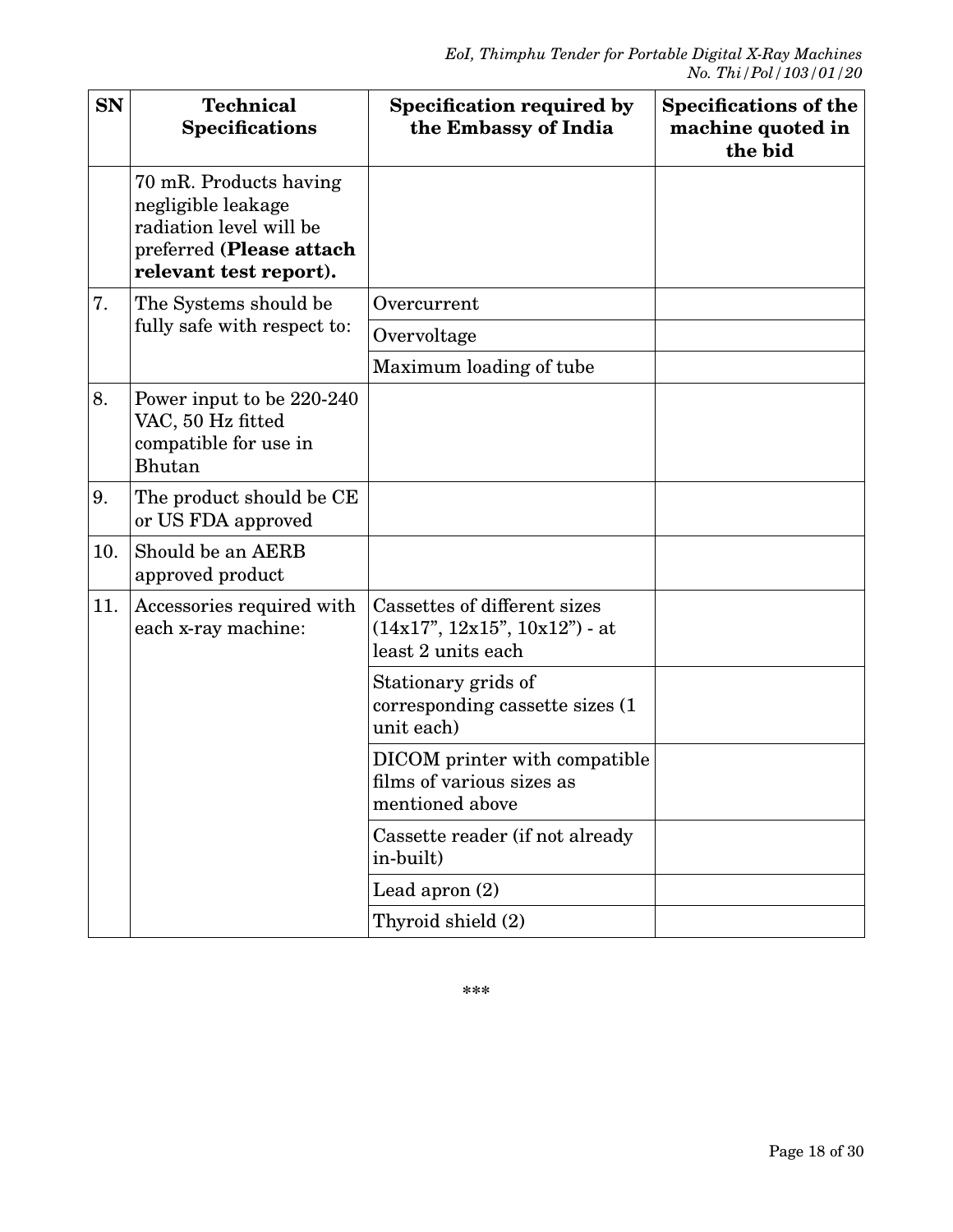#### **Annexure I**

#### **LETTER OF BID**

*(To be printed on the Bidder's letterhead)*

To The Head of Chancery Embassy of India, Thimphu

#### **Ref: Invitation for Bid No. Thi/Pol/103/01/20**

We, the undersigned, declare that:

We have examined the Bidding Documents and we have no reservations to the Bidding Documents including the Annexures issued in accordance with instructions to the Bidders.

2. We offer to execute in conformity with the Bidding Documents for supply of six (06) units of portable digital x-ray machines (as detailed in the Scope of Work in the Tender Document) to the Embassy of India, Thimphu.

3. Our bid shall be valid for a period of 180 days from the date fixed for the bid submission deadline in accordance with the Bidding Documents and shall remain binding upon us and may be accepted at any time before the expiry of the aforesaid period.

4. If our bid is accepted, we commit to submit a "Performance Security Deposit" in accordance with the Bidding Documents.

5. We also declare that the Government of India or any other Government body including the Royal Government of Bhutan has not declared us being ineligible or blacklisted us on charges of engaging in corrupt, fraudulent, collusive or coercive practices or any failure lapses of serious nature.

6. We also accept all the terms and conditions of this bidding document and undertake to abide by them including the condition that you are not bound to accept the highest ranked bid/lowest ranked bid or any other bid that you may receive.

Yours sincerely

Authorized signatory Full name and designation

**(Authorized person shall attach a copy of Authorization for signing on behalf of the Bidding Company)**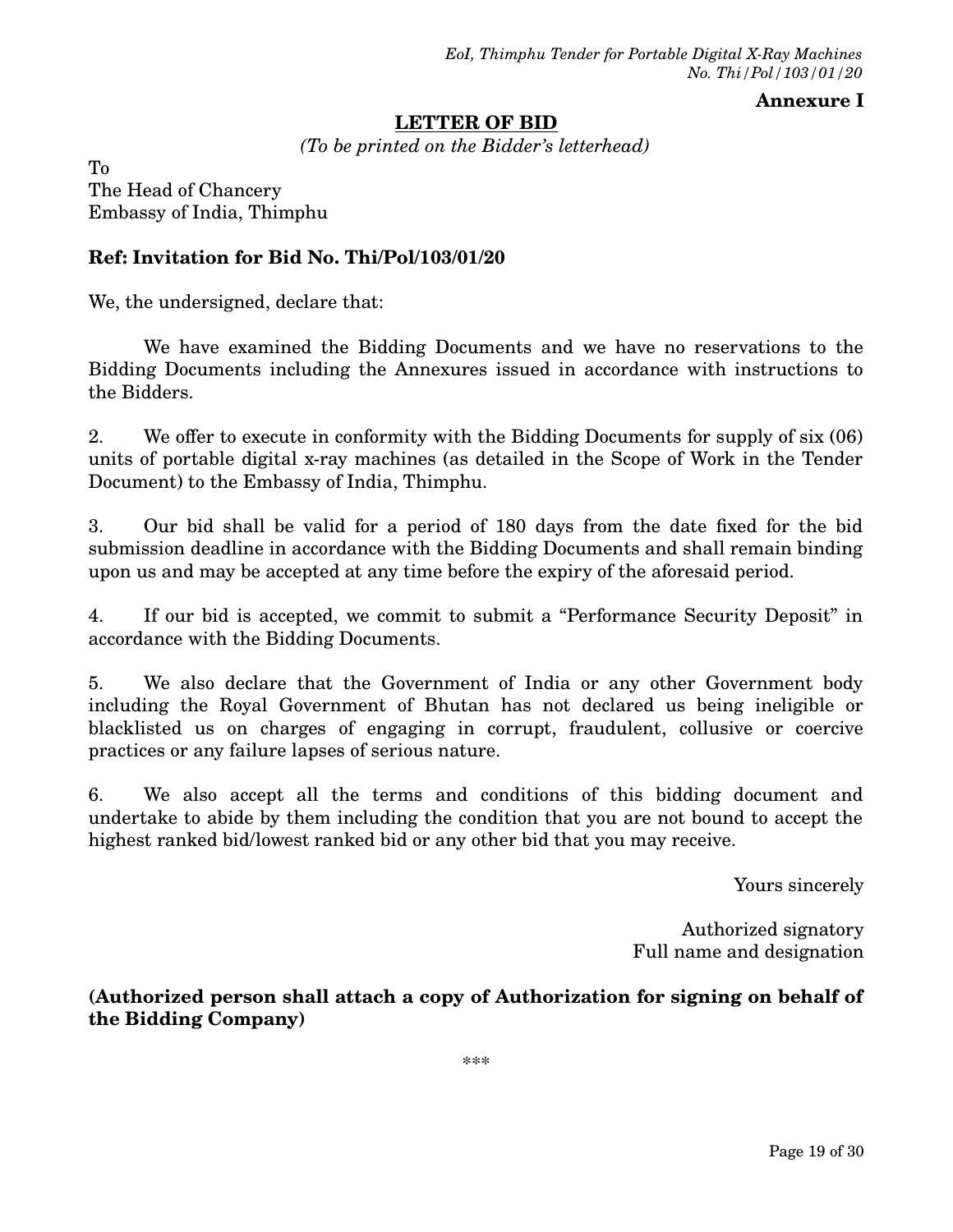#### **Annexure II**

# **CONTACT DETAILS FORM**

*(To be printed on the Bidder's letterhead)*

| 1.  | Name of Firm/Contractor/Supplier                                                                                                              |
|-----|-----------------------------------------------------------------------------------------------------------------------------------------------|
| 2.  | Complete address for communication                                                                                                            |
| 3.  | Name of Proprietor/Partner/Managing Director/Director.                                                                                        |
| 4.  | Telephone No.                                                                                                                                 |
| 5.  | Mobile No.                                                                                                                                    |
| 6.  | Email ID                                                                                                                                      |
| 7.  | Name and Designation and Particular details of the<br>Firm's Authorized Representative (if applicable) including<br>phone no., email ID, etc. |
| 8.  | Name and address of service centre in Bhutan / in India<br>nearest to Bhutan                                                                  |
| 9.  | Whether the firm is a registered firm: Yes/No (attach copy of<br>certificate)                                                                 |
| 10. | PAN No. (enclose the attested copy of PAN Card)                                                                                               |
| 11. | GST IN (enclose the attested copy of GST Registration<br>Certificate)                                                                         |
| 12. | Whether the firm has enclosed the Bid Security Declaration<br>(Annexure IV)                                                                   |
| 13. | Whether the Firm/Agency has signed each and every page of<br>Tender/NIT                                                                       |
| 14. | Please provide full list of consumables                                                                                                       |
| 15. | Any other information, if necessary                                                                                                           |

### **Authorized signatory of the bidder with seal**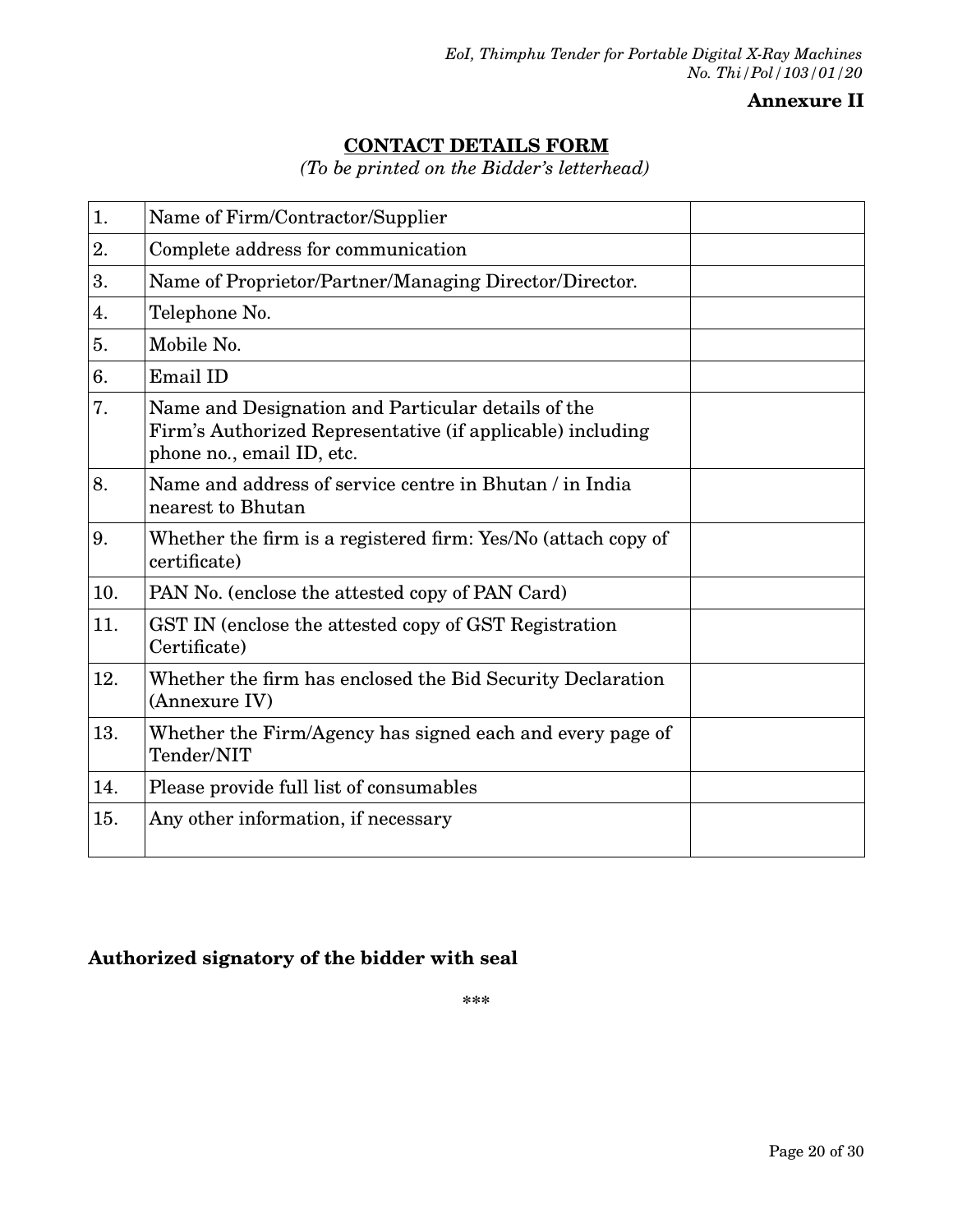#### **PRICE SCHEDULE FORMAT (To be submitted along with the Financial Bid)**

#### **Bid No. Thi/Pol/103/01/20** Date:

To The Head of Chancery Embassy of India, Thimphu

# **Price Schedule**

| <b>SN</b> | Description of item                                                                                               | Quantity | Rate per unit<br>(In INR both in<br>figures and in<br>words) | <b>Total price</b><br>(In INR)<br>both in figures<br>and in words) |
|-----------|-------------------------------------------------------------------------------------------------------------------|----------|--------------------------------------------------------------|--------------------------------------------------------------------|
|           | Portable digital x-ray<br>machine with minimum<br>specifications and<br>accessories, as<br>mentioned in Chapter 3 | 06 Nos.  |                                                              |                                                                    |

**Note: Only basic price (excluding taxes and duties) should be quoted against serial number 1 above. Clearing & Forwarding and Transportation charges etc. shall be included in the bid itself.** 

**The manufacturer's warranty should be quoted below:**

Yours faithfully

(Signature of Authorized Signatory)

Name: Designation: Company Seal: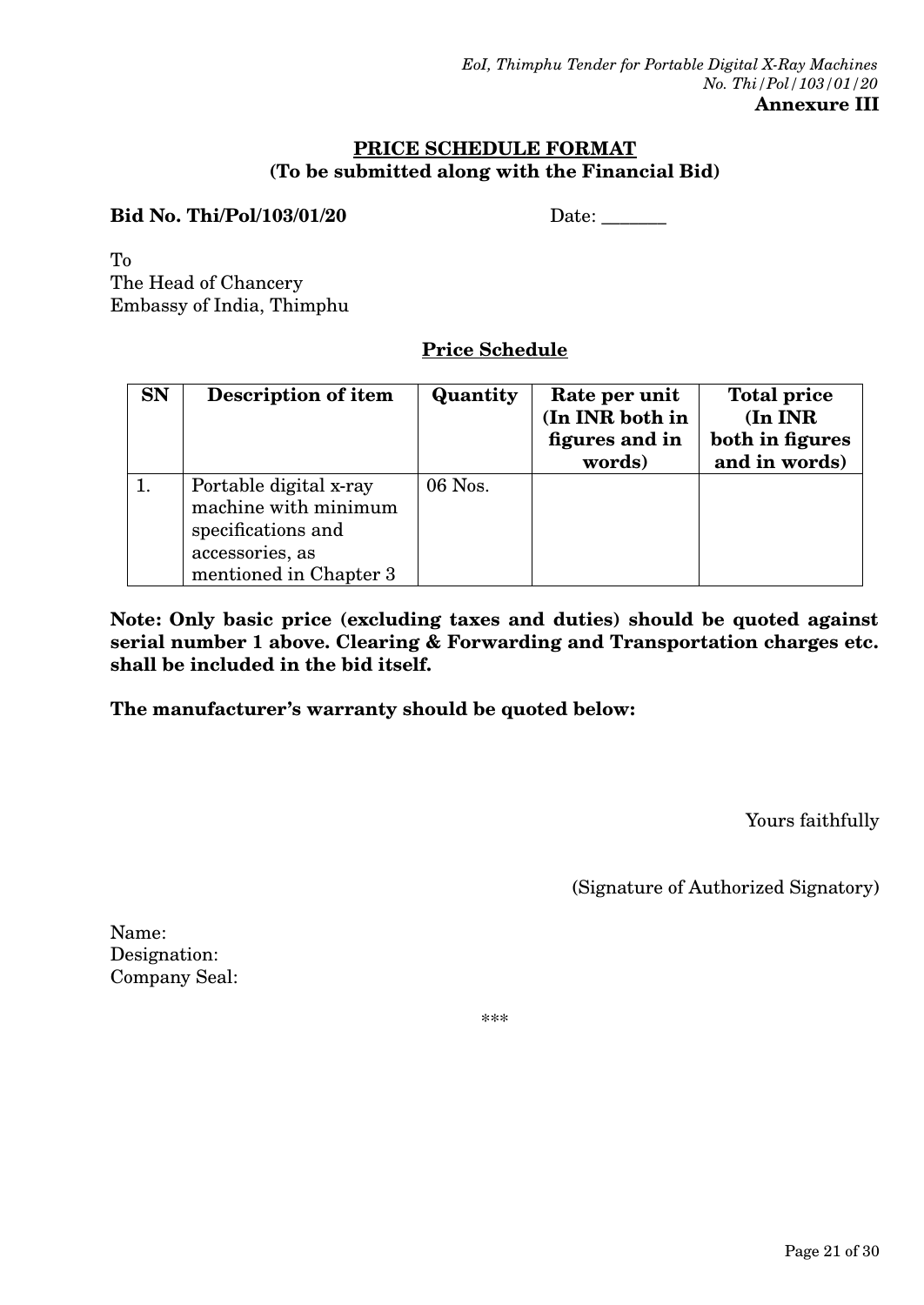**FORM OF BID SECURITY DECLARATION**

*(To be printed on the Bidder's letterhead)*

To The Head of Chancery Embassy of India, Thimphu

#### **BID SECURITY DECLARATION**

I, \_\_\_\_\_\_\_\_\_\_\_\_\_\_\_\_, of M/s \_\_\_\_\_\_\_\_\_\_\_\_\_\_\_\_\_\_\_\_\_\_\_\_\_\_\_\_\_\_\_\_, having registered office at \_\_\_\_\_\_\_\_\_\_\_\_\_\_\_\_\_\_\_\_\_\_\_\_\_\_\_\_\_\_\_\_\_\_\_\_\_\_ do hereby undertake that my company M/s will not withdraw or modify its bid from Tender No. Thi/Pol/103/01/20 dated 24 December 2020 for the 'supply of six (06) units of portable digital x-ray machines to the Embassy of India, Thimphu' during the period of validity of the bid.

I further undertake to have understood that if my company M/s  $\frac{1}{2}$ Enterprises withdraws or modifies its bid or if it fails to sign the contract or fails to submit a Performance Security before the stipulated deadline after being awarded the work, then M/s \_\_\_\_\_\_\_\_\_\_\_\_\_\_\_\_\_ will be suspended and blacklisted for a period of one year from being eligible to submit bids for contracts tendered by the Embassy of India, Thimphu and the Performance Security will be forfeited.

Place: \_\_\_\_\_\_\_\_\_\_\_\_\_\_ Date: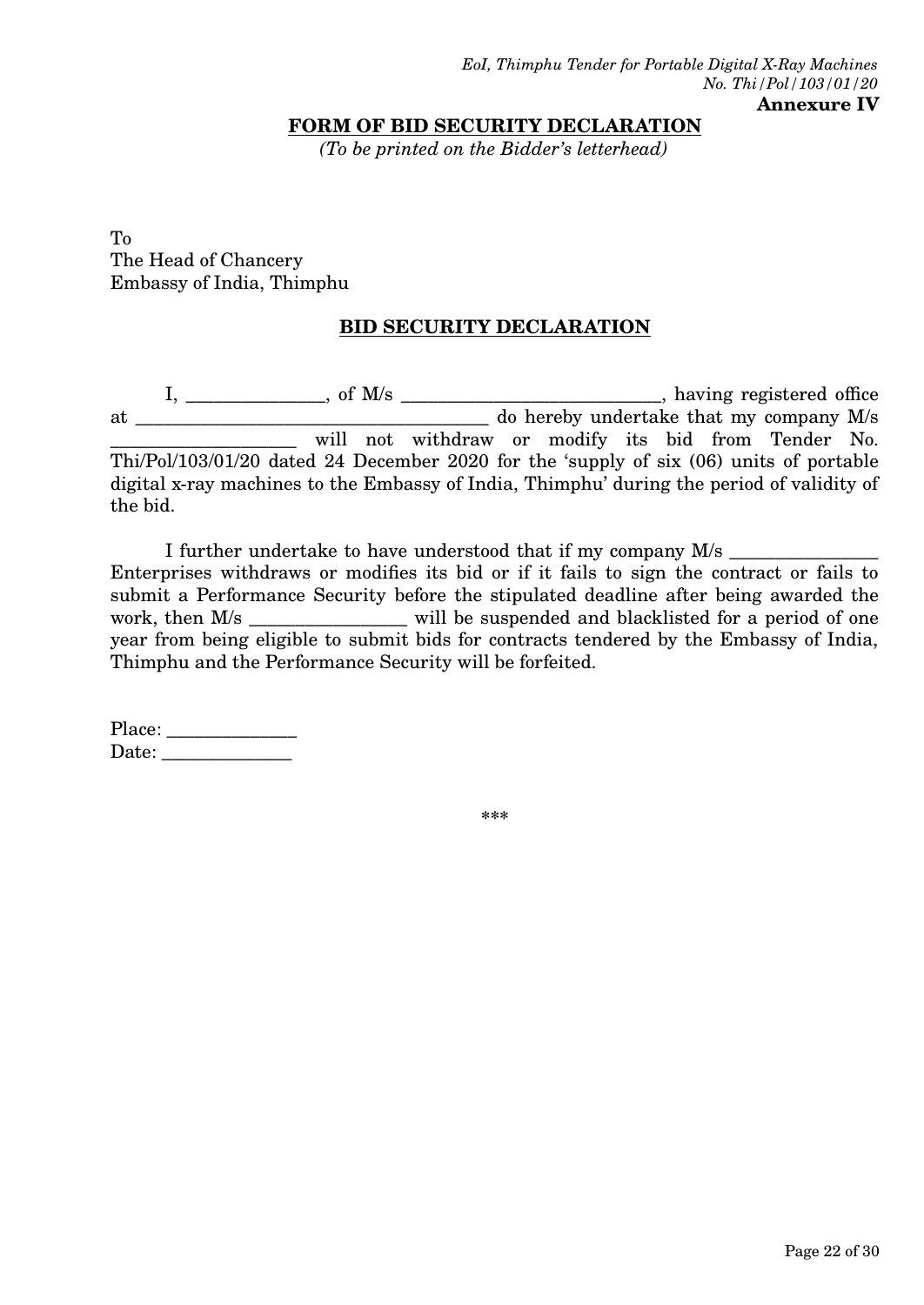## **LETTER OF NOTIFICATION OF AWARD**

Contract No. \_\_\_\_\_\_\_\_\_\_\_\_\_\_\_\_\_\_\_\_\_ Date: \_\_\_\_\_\_\_

To [Name of the Supplier]

This is to notify you that your Tender dated [insert date] for the execution of the Work for supply of six (06) units of portable digital x-ray machines to the Embassy of India, Thimphu for the Contract Price of [insert Indian Rupees in figures and in words] as corrected and modified in accordance with the Instructions to Bidders is hereby accepted by the Embassy of India, Thimphu.

You are requested to proceed with the execution of the Work on the basis that this Notification of Award shall constitute the formation of a Contract, which shall be binding upon you on furnishing a Performance Security and signing the Contract Agreement within a period of fifteen (15) days.

We attach the Contract Agreement for your perusal and signature.

Signed:

**Head of Chancery Embassy of India, Thimphu** Date: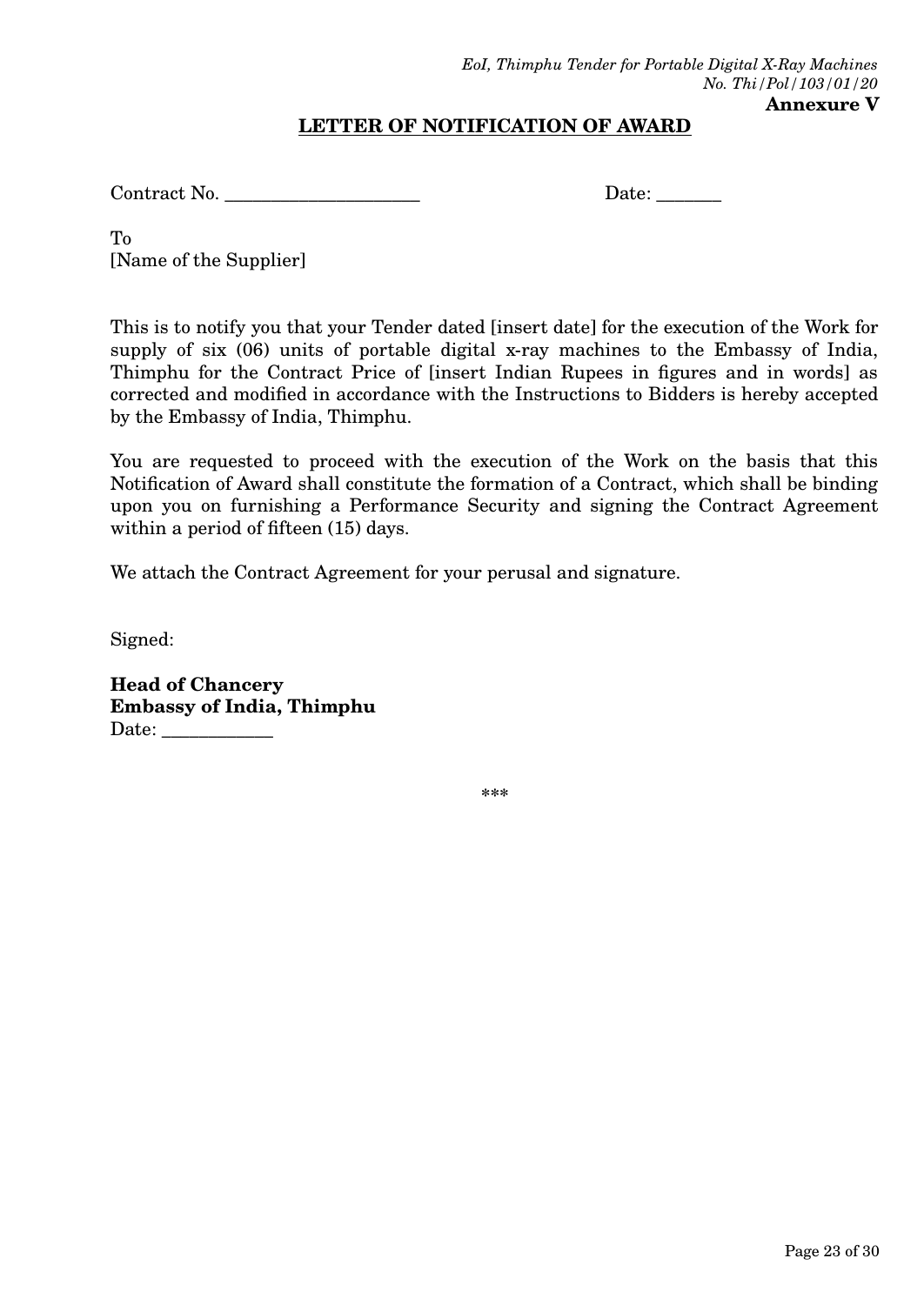#### **CONTRACT AGREEMENT**

*(On non-judicial stamp paper of INR 500/-)*

THIS AGREEMENT is made on \_\_\_\_\_\_\_\_\_\_\_\_\_\_\_\_ 2021 between the Embassy of India, Thimphu, Bhutan (hereinafter referred to as "**the Buyer**") of the one part and \_\_\_\_\_\_\_\_ (hereinafter called "**the Supplier**") of the other part.

WHEREAS the Buyer is desirous to procure **six (06) units of portable digital x-ray machines** in accordance with all the requirements as set out in the contract.

AND WHEREAS the Supplier/s has submitted a tender and the Buyer has accepted the tender submitted by the Supplier/s for a total amount of **INR \_\_\_\_\_\_\_\_\_\_\_\_\_\_\_\_\_ (Indian Rupees** \_\_\_\_\_\_\_\_\_ only) towards basic price of six (06) units of portable digital x-ray machines, compliant with the extant norms/guidelines of the Royal Government of Bhutan.

Clearing & Forwarding and Transportation etc. charges for **delivery of the goods at Jaigaon (West Bengal, India) - Phuentsholing (Bhutan) border point**, if any, should be **included** in the bid itself.

The whole supply comprised in this Agreement shall be completed **within 60 days** from placing of the order.

**Performance Security:** The Supplier's shall submit 3% of the tendered cost before the award of work in the form of a Bank Guarantee from a Nationalized Bank/Registered with the Royal Government of Bhutan valid for a period of 60 days beyond the date of the completion of all the contractual obligations of the Supplier/s under the contract and shall be discharged after completion of work.

**Retention money**: Retention Money amounting to 5% of the contract amount will be deducted from the invoice of the bidder and will be payable after expiry of warranty period of goods.

**Liquidated Damages**: In case of delay in delivery of the goods, if any, the successful bidder/s shall be liable to pay a penalty of 0.5% of the prices of any portion of stores delivered late, for each week or part thereof of delay shall be recovered.

**Defect Liability Period:** Goods to be supplied shall be under warranty period for at least **one (01) year** from the date of supply, against all manufacturing defects without any financial implication.

**Payment Modalities**: The price shall be quoted **excluding** Indian Excise, Bhutanese Customs and other duties. The Embassy of India, Thimphu shall issue the necessary letters to the concerned tax authorities of India and Bhutan regarding exemption from taxes and duties. Clearing & Forwarding and Transportation charges of the goods etc., if any, should be **included** in the bid itself. NO INSURANCE, DEMURRAGE / WHARFAGE CHARGES WILL BE PAYABLE BY THE EMBASSY UNDER ANY CIRCUMSTANCES. Payment of basic cost of the goods shall be made through an SBI Cheque/bank transfer in favour of the Supplier drawn on the State Bank of India, payable at par anywhere in India after satisfactory certified delivery of the goods at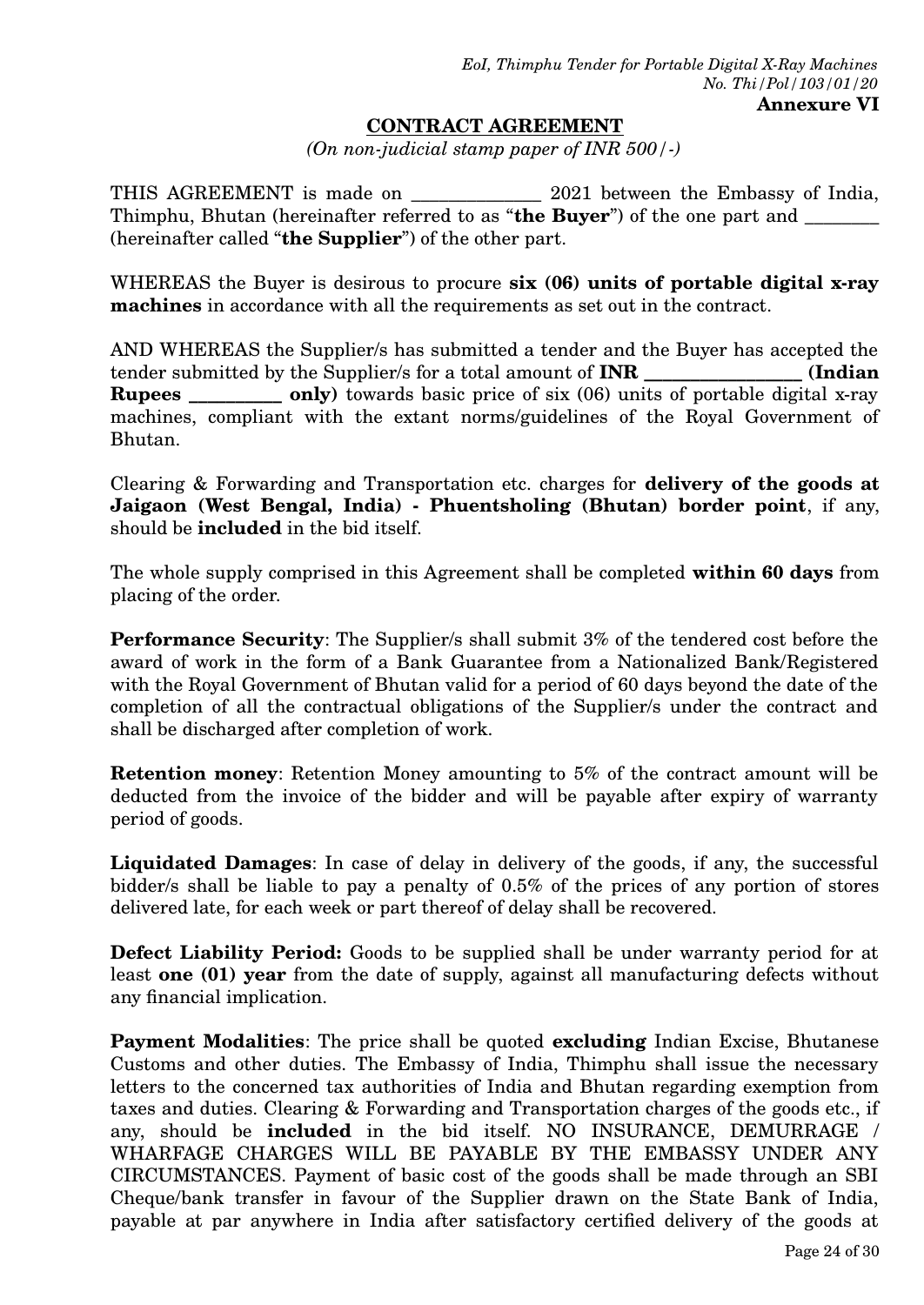Jaigaon (West Bengal, India) - Phuentsholing (Bhutan) border point **or** payment may be released at different stages as per details given below:

- i. Up to 30% advance against Bank Guarantee of equivalent amount;
- ii. Up to 65% on delivery of goods at the destination on the India-Bhutan border point;
- iii. Balance 05% after completion of warranty period.

## **NOW THIS AGREEMENT WITNESSETH AS FOLLOWS:**

1. In this agreement, words and expressions shall have the same meaning as are respectively assigned to them in the terms and conditions of agreement hereinafter referred to.

2. The agreement shall consist of this signed Form of Agreement, and the following documents, all of which by this reference are incorporated herein and shall form part thereof:

- i. Notice Inviting Tender
- ii. Instructions to Bidders
- iii. Terms and Conditions of Contract
- iv. Technical Specifications
- v. Price Schedule
- vi. Notification of Award
- vii. Contract Form
- viii. Bid Security Declaration (Annexure IV)
- ix. Performance Security
- x. Addenda/Corrigenda, Explanatory notes, correspondences and/or minutes of meetings (If any)

3. The aforesaid documents shall be taken as complementary and mutually explanatory of one another, but in the case of ambiguities or discrepancies the terms and conditions of the tender document shall be final.

4. In consideration of the payment to be made by the Buyer to the Supplier/s as hereinafter mentioned, the Supplier/s hereby covenants with the Buyer to deliver the goods in conformity in all respects with the provisions of the agreement.

5. The Buyer hereby covenants to pay the Supplier/s in consideration of the supply and delivery, the price at the time and in the manner prescribed by the agreement.

IN WITNESS WHEREOF the parties hereto have caused their respective Common Seals to be hereunto affixed (or have hereunto set their respective hands and seals) the day month and year written above, causing this Agreement to be executed in accordance with the laws of the Government of the country where the Supplier is registered as a corporate or private sector company.

Signed, Sealed, and Delivered at Thimphu by the said:

For and on behalf of Embassy of India, Thimphu For and on behalf of  $\overline{\phantom{a}}$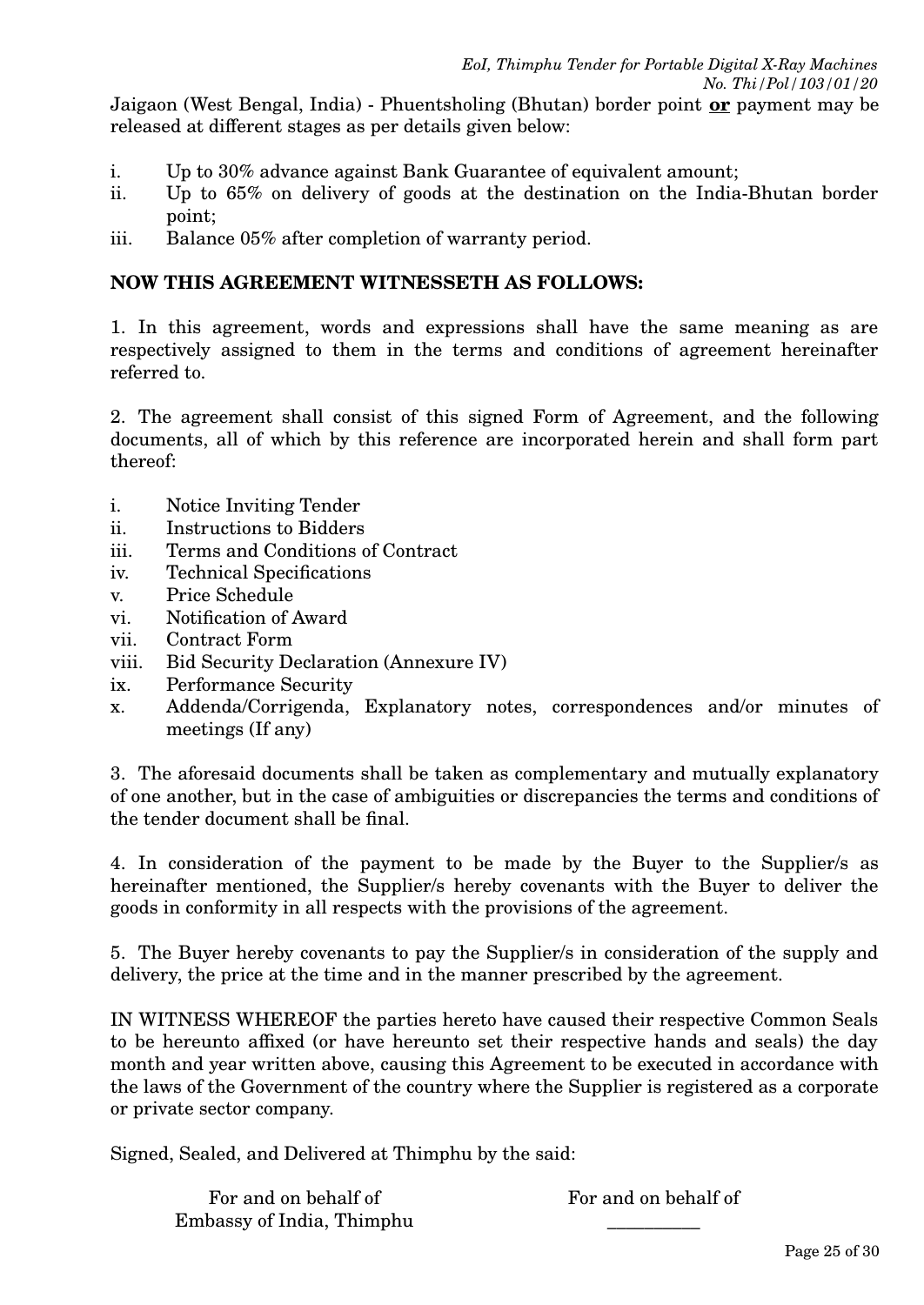# **Head of Chancery**

# **(Buyer) (Supplier)**

#### **Witnesses**:

1.

2.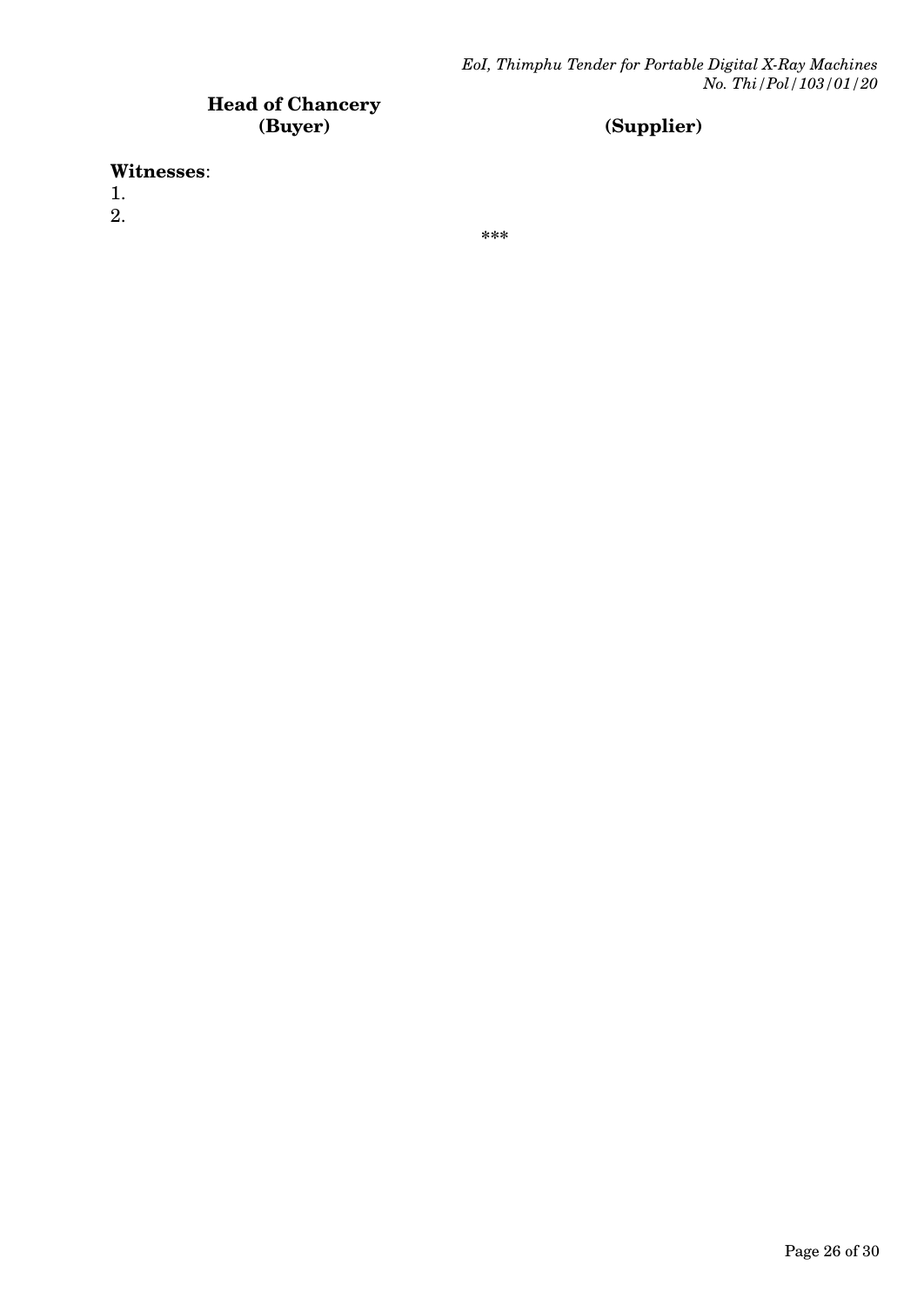#### **PROFORMA OF BANK GUARANTEE (PERFORMANCE)**

(Judicial Stamp paper of appropriate value as per Stamp Act of respective state)

To, The Head of Chancery Embassy of India, Thimphu

BANK GUARANTEE NO: DATE:

Whereas the Embassy of India, Thimphu located at Jungshina, Thimphu, Bhutan, P.O. Box. NO. 193 (hereinafter called the **"Buyer**", which expression shall unless repugnant to the subject or context include its successors and assigns) having awarded a work order / contract / supply order No. Thi/Pol/103/01/20 dated \_\_\_\_ (hereinafter called the "**contract**") to M/s \_\_\_\_\_\_\_\_\_\_\_ (hereinafter called the "**Contractor/Supplier**") at a total price of INR \_\_\_\_\_\_ subject to the terms and conditions contained in the contract.

Whereas, the terms and conditions of the contract require the contractor to furnish a bank guarantee for INR \_\_\_\_\_ (Indian Rupees \_\_\_\_\_) being **3%** of the total value of the contract for proper execution and due fulfillment of the terms and conditions contained in the contract.

We, the Bank, (hereinafter called the "**Bank**") do hereby unconditionally and irrevocably undertake to pay to the Buyer immediately on demand in writing and without protest / or demur all moneys payable by the contractor / supplier to the Buyer in connection with the execution / supply of and performance of the works / equipment, inclusive of any loss, damages, charges, expenses and costs caused to or suffered by or which would be caused to or suffered by the Buyer by reason of any breach by the contractor / supplier of any of the terms and conditions contained in the contract as specified in the notice of demand made by the Buyer to the bank. Any such demand made by the Buyer on the bank shall be conclusive evidence of the amount due and payable by the bank under this guarantee. However, the Bank's liability under this guarantee, shall be limited to INR \_\_\_\_\_\_ in the aggregate and the bank hereby agrees to the following terms and conditions.

- (i) This guarantee shall be a continuing guarantee and irrevocable for all claims of the Buyer as specified above and shall be valid during the period specified for the performance of the contract.
- (ii) We, the said bank further agree with the Buyer that the Buyer shall have the fullest liberty without our consent and without affecting in any manner our obligations and liabilities hereunder to vary any of the terms and conditions of the said contract or to extend time for performance of contract by the contractor from time to time or to postpone for any time or from time to time any of the powers exercisable by the Buyer against the contractor / supplier under the contract and forbear or enforce any of the terms and conditions relating to the said contract and we shall not be relieved from our liability by reason of any such variations or extension being granted to the contractor or for any forbearance, act or omission on the part of the Buyer or any indulgence by the Buyer to the contractor or by any such matter or thing whatsoever, which under the law relating to the sureties would, but for this provision, have effect of so relieving us.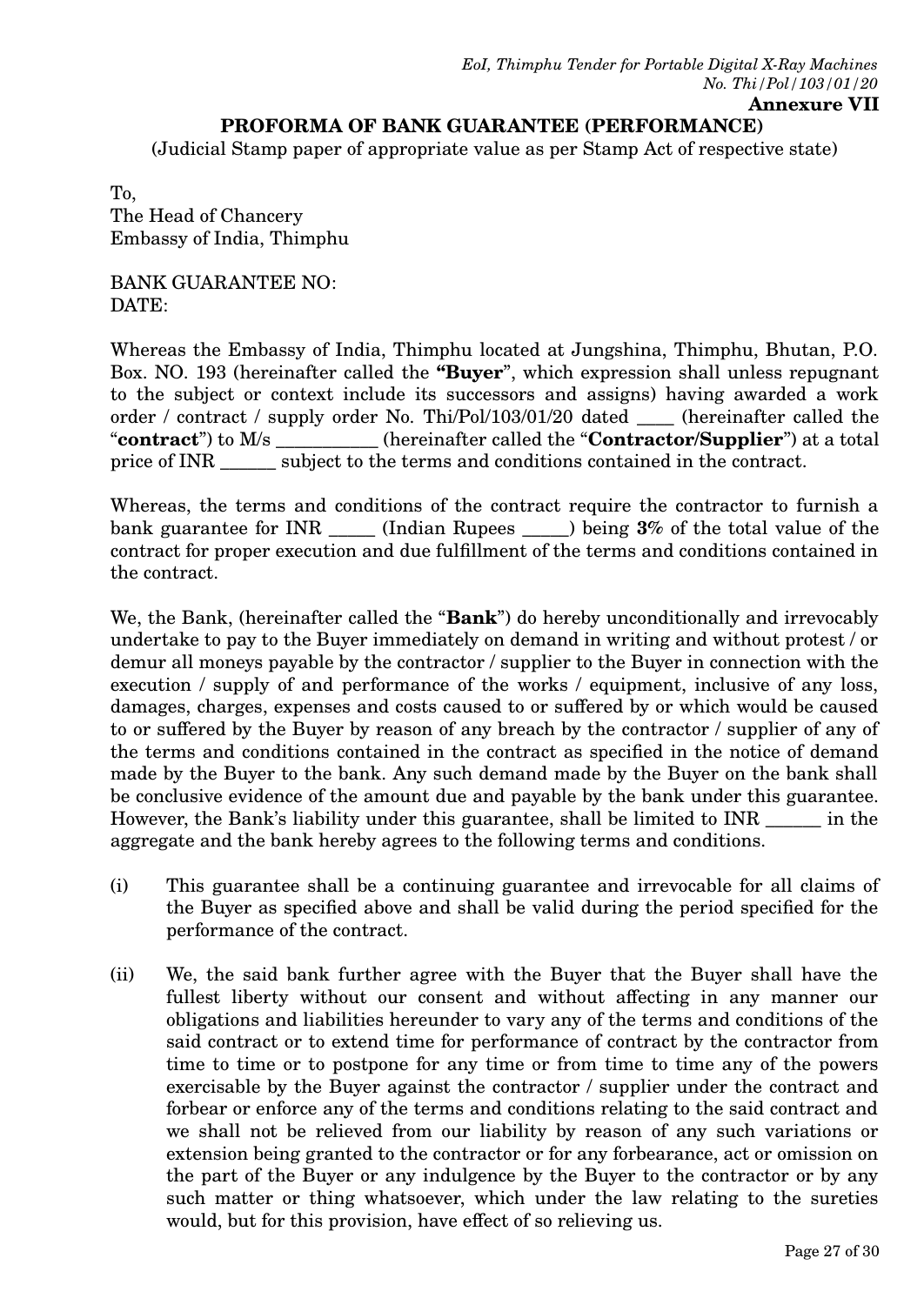- (iii) This guarantee / undertaking shall be in addition to any other guarantee or security whatsoever the Buyer now or at any time have in relation to the performance of the works / equipment and the company shall have full re-course to or enforce this security in performance to any other security or guarantee which the Buyer may have or obtained and there shall be no forbearance on the part of the company in enforcing or requiring enforcement of any other security which shall have the effect of releasing the Bank from its full liability. It shall not be necessary for the Buyer to proceed against the said contractor / supplier before proceeding against the Bank.
- (iv) This guarantee / undertaking shall not be determined or affected by the liquidation or winding up, dissolution or change of constitution or insolvency of the supplier / contractor, but shall in all respects and for all purposes be binding and operative until payment of all moneys payable to the Buyer in terms thereof are paid by the Bank.
- (v) The Bank hereby waives all rights at any time inconsistent with the terms of this Guarantee and the obligations of the bank in terms hereof, shall not be otherwise effected or suspended by reasons of any dispute or disputes having been raised by the supplier / contractor (whether or not pending before any Arbitrator, Tribunal or Court) or any denial of liability by the supplier / contractor stopping or preventing or purporting to stop or prevent any payment by the Bank to the Buyer in terms hereof.

We, the said Bank, lastly undertake not to revoke this guarantee during its currency except with the previous consent of the Buyer in writing upon expiry of which, we shall be relieved from all liabilities under this guarantee thereafter.

Signed this  $\qquad \qquad \text{day of} \qquad \qquad \text{at}$ 

For and on behalf of Bank

**WITNESS**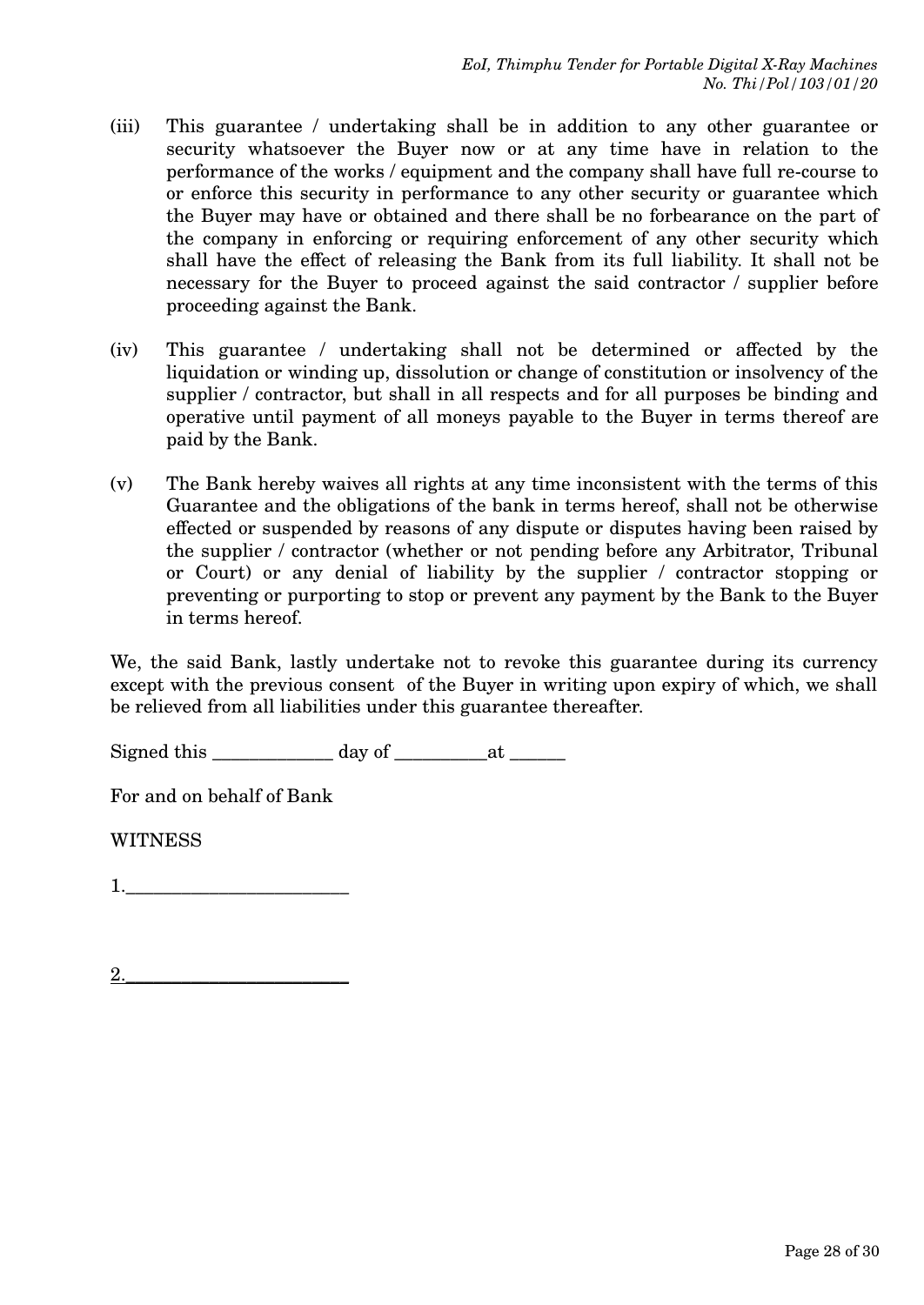# **MANUFACTURER's / PRINCIPAL's AUTHORIZATION FORM**

To

The Head of Chancery

Embassy of India, Thimphu

Sir,

TENDER: \_\_\_\_\_\_\_\_\_\_\_\_\_\_\_\_\_\_\_\_\_\_\_\_\_\_\_\_\_\_\_\_\_\_\_\_\_\_\_\_\_\_\_\_\_\_\_\_\_\_.

We, the setting  $\mathbf{w}$  is the set of  $\mathbf{w}$  is the set of  $\mathbf{w}$  is the set of  $\mathbf{w}$  is the set of  $\mathbf{w}$ are established and reputed manufacturers of \_\_\_\_\_\_\_\_\_\_\_\_\_\_\_\_\_\_\_\_\_\_\_\_\_\_\_\_\_\_\_\_\_\_, having factories at \_\_\_\_\_\_\_\_\_\_\_\_\_\_\_\_\_\_\_\_\_\_\_\_\_\_ and\_\_\_\_\_\_\_\_\_\_\_\_\_\_\_\_\_\_\_\_\_\_\_\_\_\_\_\_\_\_\_\_\_\_, hereby authorize Messrs. agents) to bid, negotiate and conclude the contract with you against Tender No.\_\_\_\_\_\_\_\_\_\_\_\_\_\_\_\_\_\_\_\_\_\_\_\_\_\_\_\_\_\_\_\_\_\_\_\_\_\_\_\_\_\_\_\_\_\_ for the above goods manufactured by us.

No company or firm or individual other than Messrs. The matter of the same area authorized to bid, negotiate and conclude the contract in regard to this business against this specific tender.

We hereby extend our full guarantee and warranty as per the conditions of tender for the goods offered for supply against this tender by the above firm.

The authorization is valid up to \_\_\_\_\_\_\_\_\_\_\_\_\_\_\_\_\_\_\_\_\_\_\_\_\_\_\_\_\_\_\_\_\_\_\_\_\_\_\_\_\_\_\_\_\_\_\_\_\_\_\_\_

Yours faithfully,

For and on behalf of Messrs.

(Name of Manufacturer / Principal)